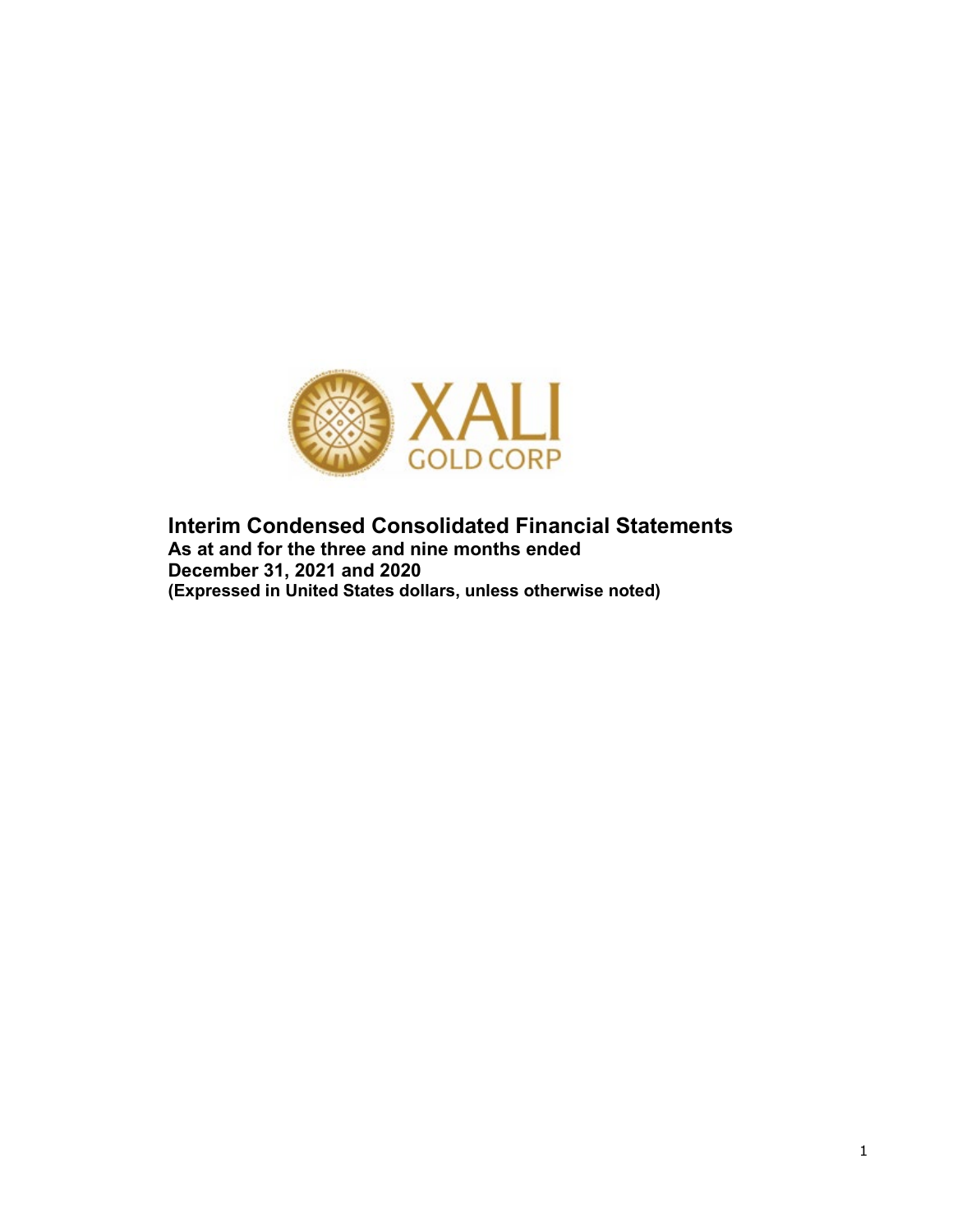# NOTICE

In accordance with National Instrument 51-102 Part 4, subsection 4.3(3)(a), if an auditor has not performed a review of these interim condensed consolidated financial statements then these financial statements must be accompanied by a notice indicating that the interim condensed consolidated financial statements have not been reviewed by an auditor.

The accompanying unaudited interim condensed consolidated financial statements of the Company have been prepared by and are the responsibility of the Company's management.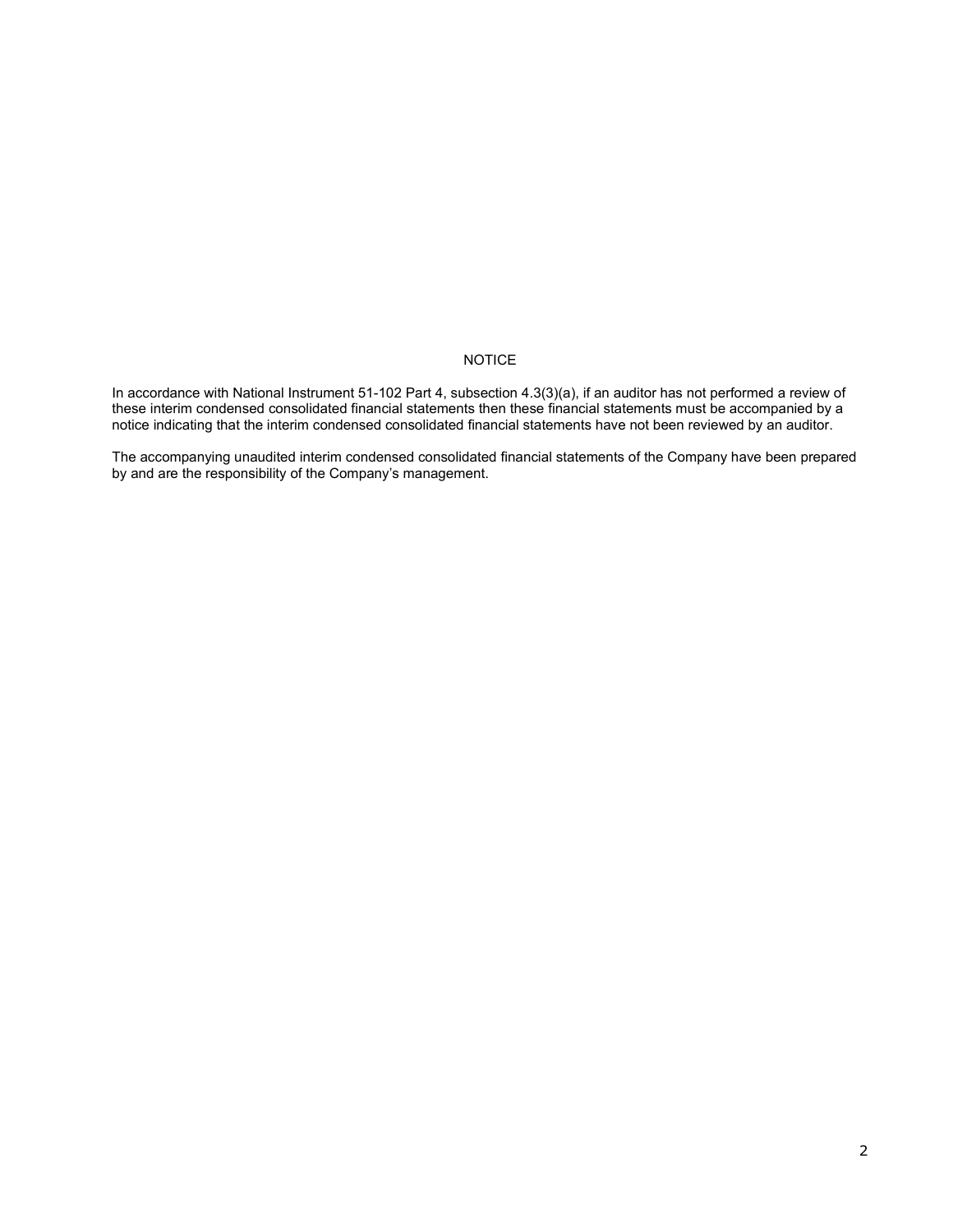# **Xali Gold Corp. (formerly "Candente Gold Corp.") Interim Condensed Consolidated Statements of Financial Position**

**At December 31, 2021 and March 31, 2020**

(expressed in United States dollars unless otherwise noted)

|                                                               |             |                 | December 31,      | March 31,       |
|---------------------------------------------------------------|-------------|-----------------|-------------------|-----------------|
|                                                               | <b>Note</b> |                 | 2021              | 2021            |
| <b>Assets</b>                                                 |             |                 |                   |                 |
| <b>Current Assets</b>                                         |             |                 |                   |                 |
| Cash                                                          |             | \$              | 66,277            | \$<br>32,671    |
| Receivables                                                   |             |                 | 6,549             | 1,545           |
| Prepaid expenses and deposits                                 |             |                 | 29,685            | 10,252          |
|                                                               |             |                 | 102,511           | 44,468          |
| <b>Non-current assets</b>                                     |             |                 |                   |                 |
| Unproven mineral right interests                              | 4           |                 | 186,581           | 45,983          |
| Equipment                                                     | 5           |                 | 430,199           | 199,453         |
| <b>Total non-current assets</b>                               |             |                 | 616,780           | 245,436         |
| <b>Total assets</b>                                           |             | \$              | 719,291           | \$<br>289,904   |
|                                                               |             |                 |                   |                 |
| <b>Liabilities</b>                                            |             |                 |                   |                 |
| <b>Current liabilities</b>                                    |             |                 |                   |                 |
| Accounts payable and accrued liabilities                      | 4, 6, 8     | \$              | 2,723,099         | \$<br>2,439,151 |
| <b>Total Liabilities</b>                                      |             |                 | 2,723,099         | 2,439,151       |
|                                                               |             |                 |                   |                 |
| <b>Shareholders' deficiency</b>                               |             |                 |                   |                 |
| Share capital                                                 | 7           |                 | 25,239,989        | 24,617,507      |
| Obligation to issue shares                                    | 4           |                 |                   | 26,861          |
| <b>Reserves</b>                                               | 7           |                 | 6,062,510         | 5,819,301       |
| Accumulated deficit                                           |             |                 | (33, 306, 307)    | (32, 612, 916)  |
| Total shareholders' deficiency                                |             |                 | (2,003,808)       | (2, 149, 247)   |
| Total liabilities and shareholders' deficiency                |             | \$              | 719,291           | \$<br>289,904   |
|                                                               |             |                 |                   |                 |
| Nature of operations and going concern                        | 1           |                 |                   |                 |
| <b>Subsequent events</b>                                      | 12          |                 |                   |                 |
| Approved on behalf of the Board of Directors on March 1, 2022 |             |                 |                   |                 |
| (signed) Larry Kornze                                         |             |                 | (signed) lan Ward |                 |
| <b>Director</b>                                               |             | <b>Director</b> |                   |                 |

The accompanying notes are an integral part of these interim condensed consolidated financial statements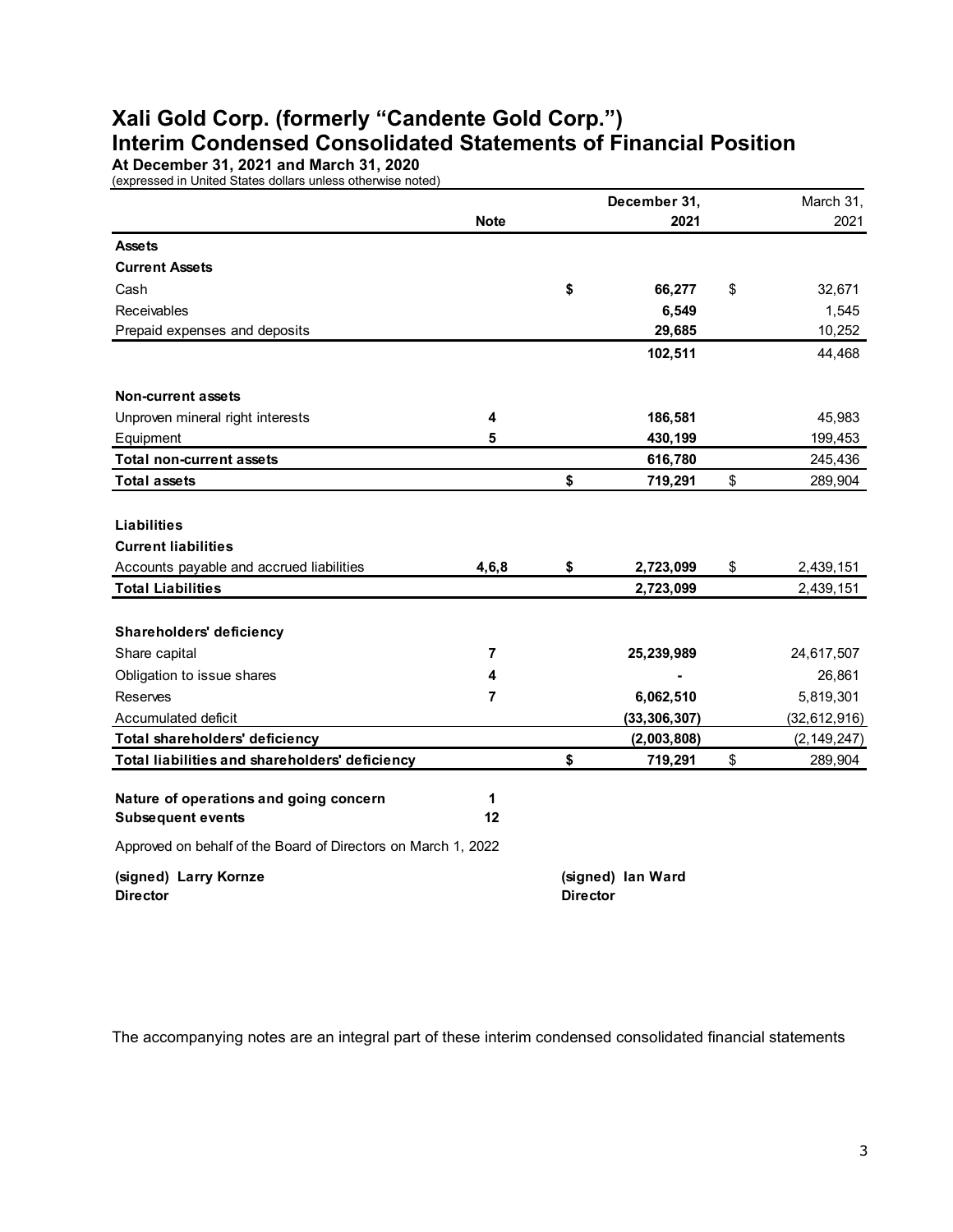# **Xali Gold Corp. (formerly "Candente Gold Corp.") Interim Condensed Consolidated Statements of Comprehensive Loss**

**For the three and nine months ended December 31, 2021 and 2020**

(expressed in United States dollars unless otherwise noted)

|                                                                            |             |    |                 | Three months ended December 31, |                 | Nine months ended December 31, |             |
|----------------------------------------------------------------------------|-------------|----|-----------------|---------------------------------|-----------------|--------------------------------|-------------|
|                                                                            | <b>Note</b> |    | 2021            | 2020                            | 2021            |                                | 2020        |
| Expenses                                                                   |             |    |                 |                                 |                 |                                |             |
| <b>Exploration expenses</b>                                                | 10          | \$ | 63,050          | \$<br>82,796 \$                 | 208,732 \$      |                                | 100,291     |
| General and administrative expenses                                        | 10          |    | 136,264         | 77,659                          | 360,884         |                                | 188,962     |
|                                                                            |             |    | 199,314         | 160,455                         | 569,616         |                                | 289,253     |
| Other expenses                                                             |             |    |                 |                                 |                 |                                |             |
| Loss on foreign exchange                                                   |             |    | (71, 985)       | 100,039                         | 123,775         |                                | 101,162     |
| Net loss                                                                   |             | \$ | (127,329) \$    | $(260, 494)$ \$                 | $(693, 391)$ \$ |                                | (390, 415)  |
| Other comprehensive loss                                                   |             |    |                 |                                 |                 |                                |             |
| Items that will not be reclassified to profit or loss:                     |             |    |                 |                                 |                 |                                |             |
| Foreign currency translation                                               |             |    | (2,689)         | (34, 683)                       | 169,308         |                                | (742)       |
| <b>Comprehensive loss</b>                                                  |             | \$ | $(130, 018)$ \$ | $(295, 177)$ \$                 | $(524, 083)$ \$ |                                | (391, 157)  |
| Loss per share attributable to shareholders, basic and                     |             |    |                 |                                 |                 |                                |             |
| diluted                                                                    |             | \$ | $(0.00)$ \$     | $(0.00)$ \$                     | $(0.00)$ \$     |                                | (0.00)      |
| Weighted average number of common shares<br>outstanding: basic and diluted |             |    | 125,630,287     | 112,619,966                     | 122, 115, 337   |                                | 110,603,287 |

The accompanying notes are an integral part of these interim condensed consolidated financial statements.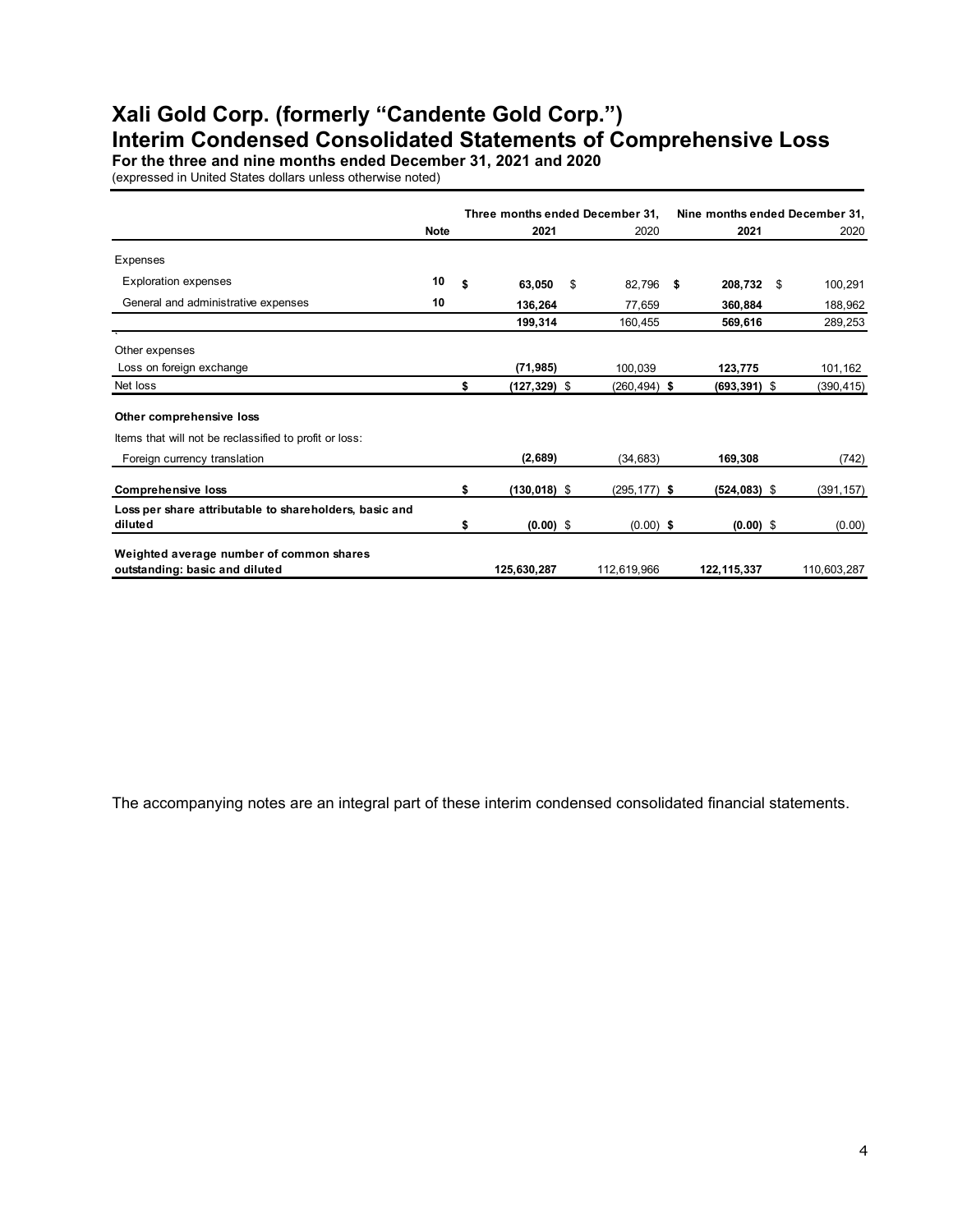# **Xali Gold Corp. (formerly "Candente Gold Corp.") Interim Condensed Consolidated Statements of Changes in Shareholders' Deficiency**

**For the nine months ended December 31, 2021 and 2020**

(expressed in United States dollars unless otherwise noted)

|                                     |                | <b>Share Capital</b>          |               |    |                                                                   |     | <b>Reserves</b> |                     |     |                          |                                      |                                  |                     |
|-------------------------------------|----------------|-------------------------------|---------------|----|-------------------------------------------------------------------|-----|-----------------|---------------------|-----|--------------------------|--------------------------------------|----------------------------------|---------------------|
|                                     | <b>Notes</b>   | <b>Total common</b><br>shares | Share capital |    | <b>Equity settled</b><br>employee<br>compensation<br>and warrants |     | Other reserve   | Foreign<br>currency |     | reserve Total reserves   | <b>Obligation to</b><br>issue shares | <b>Deficit</b>                   | <b>Total</b>        |
|                                     |                |                               |               |    |                                                                   |     |                 |                     |     |                          |                                      |                                  |                     |
| Balance at March 31, 2020           |                | 109,206,923                   | \$24,247,717  | \$ | 5,912,332 \$                                                      |     | 52,046 \$       | (122, 464)          | -\$ | 5,841,914 \$             | 53,722                               | $$$ (31,520,926) $$$ (1,377,573) |                     |
| Shares issued for property          |                | 1,000,000                     | 26,861        |    |                                                                   |     |                 |                     |     | ٠                        | (26, 861)                            |                                  |                     |
| Shares issued for cash              |                | 4,000,000                     | 152,880       |    |                                                                   |     |                 |                     |     |                          |                                      |                                  | 152,880             |
| Share issuance costs                |                |                               | (3,626)       |    |                                                                   |     |                 |                     |     |                          |                                      |                                  | (3,626)             |
| Shares issued for asset under       |                |                               |               |    |                                                                   |     |                 |                     |     |                          |                                      |                                  |                     |
| acquisition (SDA Plant)             |                | 5,000,000                     | 193,675       |    |                                                                   |     |                 | ٠                   |     | $\overline{\phantom{a}}$ |                                      | ٠                                | 193,675             |
| Share-based payments                |                |                               |               |    | 881                                                               |     |                 |                     |     | 881                      |                                      |                                  | 881                 |
| Net loss                            |                |                               |               |    |                                                                   |     |                 |                     |     |                          |                                      | (390, 415)                       | (390, 415)          |
| Foreign currency translation        |                |                               |               |    |                                                                   |     |                 | (742)               |     | (742)                    |                                      |                                  | (742)               |
| Balance at December 31, 2020        |                | 119,206,923                   | 24,617,507    |    | 5,913,213                                                         |     | 52,046          | (123, 206)          |     | 5,842,053                | 26,861                               | (31, 911, 341)                   | (1,424,920)         |
| Balance at March 31, 2021           |                | 119,206,923                   | \$24,617,507  | S  | 5,972,131 \$                                                      |     | 52,046 \$       | (204, 876)          | £   | 5,819,301 \$             | 26,861                               | \$ (32,612,916)                  | (2, 149, 247)<br>\$ |
| <b>Shares issued for property</b>   | 4,7            | 5,420,934                     | 289,207       |    |                                                                   |     |                 |                     |     |                          | (26, 861)                            |                                  | 262,346             |
| Shares issued for cash              | $\overline{7}$ | 7,048,333                     | 335,003       |    |                                                                   |     |                 |                     |     | ۰                        |                                      | ۰                                | 335,003             |
| Share issuance costs                | 7              |                               | (1,728)       |    |                                                                   |     |                 |                     |     |                          |                                      |                                  | (1,728)             |
| <b>Share-based payments</b>         | $\overline{7}$ |                               |               |    | 73,901                                                            |     |                 |                     |     | 73,901                   |                                      |                                  | 73,901              |
| <b>Net loss</b>                     |                |                               |               |    |                                                                   |     |                 |                     |     |                          |                                      | (693, 391)                       | (693, 391)          |
| Foreign currency translation        |                |                               |               |    |                                                                   |     |                 | 169,308             |     | 169,308                  |                                      |                                  | 169,308             |
| <b>Balance at December 31, 2021</b> |                | 131,676,190                   | \$25,239,989  | S  | 6,046,032                                                         | -\$ | 52,046 \$       | (35, 568)           | S   | 6,062,510                | \$                                   | $-$ \$ (33,306,307)              | (2,003,808)<br>\$   |

The accompanying notes are an integral part of these interim condensed consolidated financial statements.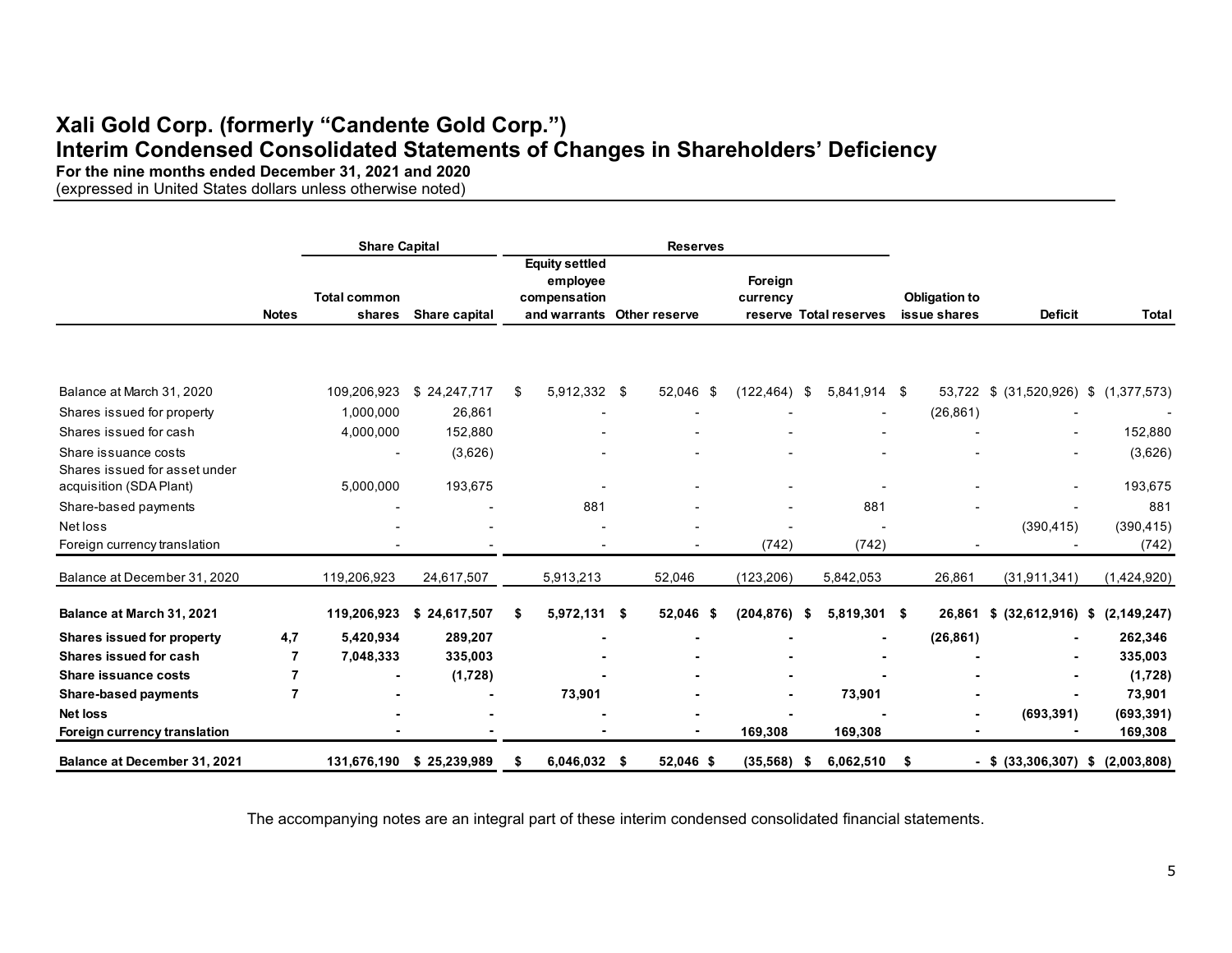# **Xali Gold Corp. (formerly "Candente Gold Corp.") Interim Condensed Consolidated Statements of Cash Flows**

**For the nine months ended December 31, 2021 and 2020**

(expressed in United States dollars unless otherwise noted)

|                                                             | Nine months ended December |                 |    |            |  |
|-------------------------------------------------------------|----------------------------|-----------------|----|------------|--|
|                                                             |                            | 2021            |    | 2020       |  |
|                                                             |                            |                 |    |            |  |
| <b>Operating activities</b>                                 |                            |                 |    |            |  |
| Loss for period                                             | \$                         | $(693, 391)$ \$ |    | (390, 415) |  |
| Items not affecting cash                                    |                            |                 |    |            |  |
| Depreciation                                                |                            | 273             |    | 327        |  |
| Share-based payments                                        |                            | 73,901          |    | 881        |  |
| Foreign exchange                                            |                            | 186,348         |    | 117,464    |  |
| Changes in non-cash working capital items:                  |                            |                 |    |            |  |
| Decrease (increase) in receivables                          |                            | (5,004)         |    | (2, 492)   |  |
| Decrease (increase) in prepaid expenses and deposits        |                            | (18, 962)       |    | (2,929)    |  |
| Increase in accounts payable and accrued liabilities        |                            | 266,438         |    | 275,687    |  |
| Net cash change in operating activities                     |                            | (190, 397)      |    | (1, 477)   |  |
|                                                             |                            |                 |    |            |  |
| <b>Investing activities</b>                                 |                            |                 |    |            |  |
| Value added tax                                             |                            | (15, 369)       |    | (4,905)    |  |
| Option payments                                             |                            | (5, 147)        |    | (30,000)   |  |
| Addition to unproven mineral right interests                |                            | (88, 756)       |    | (4, 391)   |  |
| Asset under acquisition (SDA Plant)                         |                            |                 |    | (5,000)    |  |
| Net cash used in investing activities                       |                            | (109, 272)      |    | (44, 296)  |  |
|                                                             |                            |                 |    |            |  |
| <b>Financing activities</b>                                 |                            |                 |    |            |  |
| Proceeds from private placement                             |                            | 335,003         |    | 152,880    |  |
| Share issuance costs                                        |                            | (1,728)         |    | (3,626)    |  |
| Net cash provided by financing activities                   |                            | 333,275         |    | 149,254    |  |
| Effect on exchange rate changes on cash                     |                            |                 |    |            |  |
| Net change in cash                                          |                            | 33,606          |    | 103,481    |  |
| Cash at beginning of period                                 |                            | 32,671          |    | 6,767      |  |
| Cash at end of period                                       | \$                         | 66,277          | \$ | 110,248    |  |
|                                                             |                            |                 |    |            |  |
| Significant non-cash transactions:                          |                            |                 |    |            |  |
| Issue of common shares for property                         | \$                         | 31,327 \$       |    |            |  |
| Shares issued in accordance with obligation to issue shares | \$                         | 26,681          | \$ | 26,861     |  |
| Shares issued for SDA plant (Note 5)                        | \$                         | 231,019         | \$ | 193,675    |  |

The accompanying notes are an integral part of these interim condensed consolidated financial statements.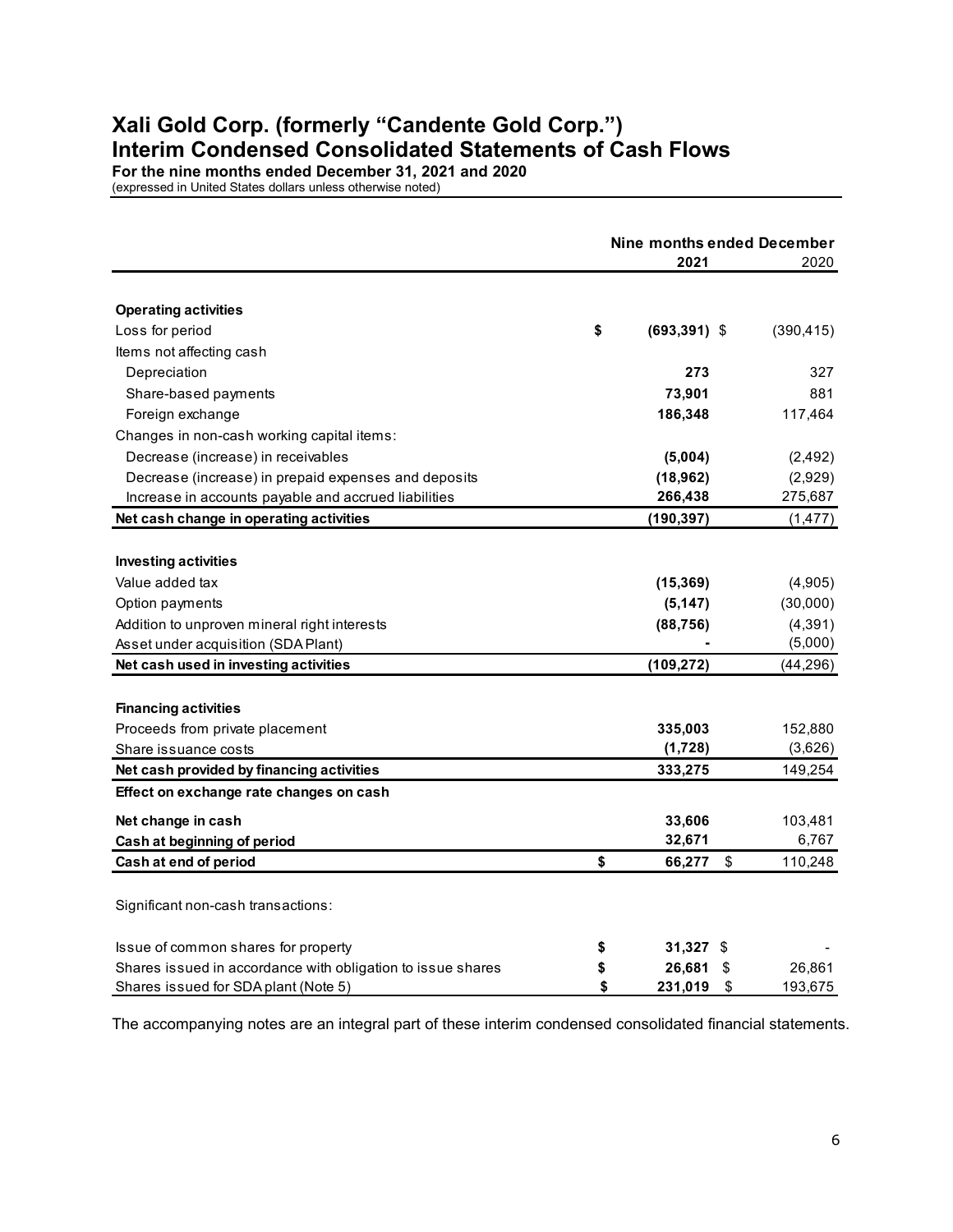**For the nine months ended December 31, 2021 and 2020** (Expressed in United States dollars unless otherwise noted)

# **1. Nature of operations and going concern**

Xali Gold Corp. (formerly Candente Gold Corp.) and its subsidiaries (the "Company") are engaged in the exploration of mineral right interests in Mexico and Peru. The Company was incorporated on April 24, 2009 under the Business Corporation Act of British Columbia.

The principal subsidiaries of the Company as at December 31, 2021 are as follows:

| <b>Subsidiary</b>                      | <b>Interest</b> | <b>Functional Currency</b> |
|----------------------------------------|-----------------|----------------------------|
| Candente Mexico Resource Corp.         | 100%            | <b>CAD Dollars</b>         |
| El Oro (BC) Exploration Inc.           | 100%            | <b>CAD Dollars</b>         |
| Candente Gold Peru S.A.                | 100%            | <b>US Dollars</b>          |
| Minera CCM, S.A. de C.V. ("CCM")       | 100%            | <b>US Dollars</b>          |
| Minera CCM El Oro Jales S.A. de C.V.   | 100%            | <b>US Dollars</b>          |
| Candente Mexico Servicios S.A. de C.V. | 100%            | <b>US Dollars</b>          |
| Minera Xali Oro S.A. de C.V.           | 100%            | <b>US Dollars</b>          |

The Company's common shares are listed on the TSX Venture Exchange ("TSX-V") under the trading symbol XGC.V. The Company's share options and warrants are not listed.

These interim condensed consolidated financial statements were authorized for issue by the Board of Directors on March 1, 2022.

As of the date of these interim condensed consolidated financial statements, the Company has not yet determined whether any of its mineral right interests contain economically recoverable mineral reserves. Accordingly, the value of mineral right interests represents cumulative acquisition costs incurred to date and does not necessarily reflect present or future values. The recovery of these costs is dependent upon the discovery of economically recoverable mineral reserves and the ability of the Company to obtain the necessary financing to complete their exploration and development and to resolve any environmental, regulatory, or other constraints.

These interim condensed consolidated financial statements have been prepared on the basis of accounting principles applicable to a going concern, which assume that the Company will continue operations for the foreseeable future and will be able to realize its assets and discharge its liabilities in the normal course of operations as they come due. For the nine months ended December 31, 2021, the Company had a net loss of \$693,391, and, as at December 31, 2021, current liabilities exceed current assets by \$2,620,588, and the Company had cumulative losses of \$33,306,307. The Company does not generate cash flows from operations and accordingly, the Company will need to raise additional funds through the issuance of securities, resource secured debt or joint venture projects. Although, the Company has been successful in raising funds in the past there can be no assurance that the Company will be able to raise sufficient funds in the future, in which case the Company may be unable to meet its obligations as they come due in the normal course of business. In addition, the Company is subject to sovereign risk, including political and economic instability, changes in existing government regulations relating to mining, as well as currency fluctuations and local inflation. These factors indicate the existence of a material uncertainty that may cast significant doubt regarding the Company's ability to continue as a going concern. Should the Company be unable to realize its assets and discharge its liabilities in the normal course of business, the net realizable value of its assets may be materially less than the amounts on the statement of financial position.

In March 2020, the World Health Organization declared coronavirus COVID-19 a global pandemic. This contagious disease outbreak, which has continued to spread, and any related adverse public health developments, has adversely affected workforces, economies and financial markets globally, potentially leading to an economic downturn. It is not possible for the Company to predict the duration or magnitude of the adverse results of the outbreak and its effect on the Company's business or ability to raise funds.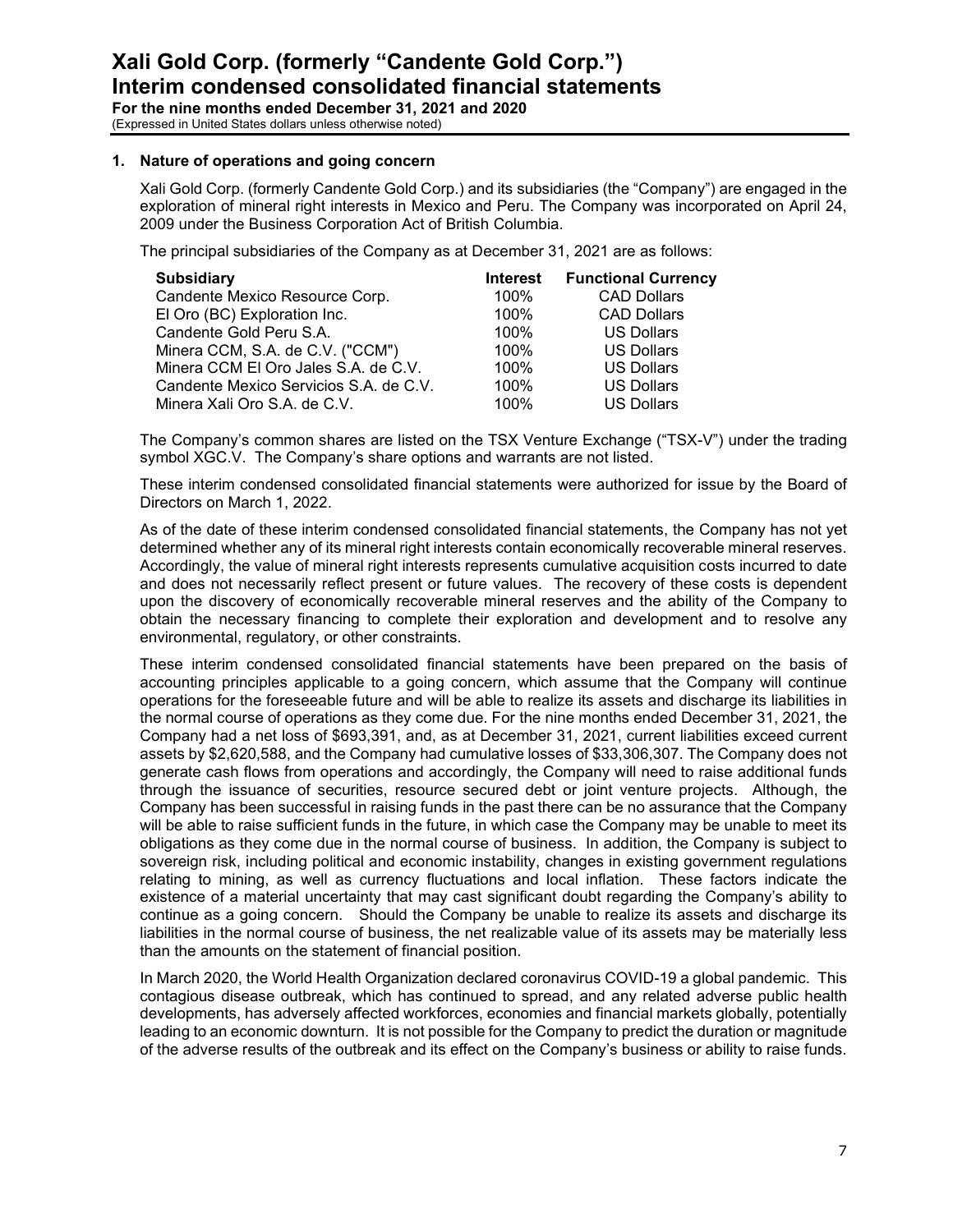**For the nine months ended December 31, 2021 and 2020** (Expressed in United States dollars unless otherwise noted)

#### **2. Statement of compliance and basis of presentation**

These interim condensed consolidated financial statements have been prepared in accordance with International Financial Reporting Standards ("IFRS") as issued by the International Accounting Standards Board ("IASB") applicable to the preparation of interim financial statements, including IAS 34, Interim Financial Reporting. These interim condensed consolidated financial statements should be read in conjunction with the Company's audited consolidated financial statements for the year ended March 31, 2021 and 2020, which have been prepared in accordance with IFRS issued by the IASB.

# **3. Significant accounting policies**

Accounting pronouncements with future effective dates are either not applicable or are not expected to have a material impact on the Company's interim condensed consolidated financial statements.

# **4. Unproven mineral right interests**

 As at December 31, 2021 and 2020, the Company's capitalized unproven mineral right interests costs are as follows:

|                            | <b>Balance at April 1,</b><br><b>Acquisition costs</b> |    |                                 | <b>Balance at</b> |         |  |
|----------------------------|--------------------------------------------------------|----|---------------------------------|-------------------|---------|--|
|                            | 2021                                                   |    | and additions December 31, 2021 |                   |         |  |
| <b>Canadian Properties</b> |                                                        |    |                                 |                   |         |  |
| Victoria project           | \$<br>$\blacksquare$                                   | \$ | 51.084                          | S                 | 51,084  |  |
| <b>Mexican Properties</b>  |                                                        |    |                                 |                   |         |  |
| El Oro - Hardrock          |                                                        |    | ۰                               |                   |         |  |
| <b>Cocula Project</b>      | 32,400                                                 |    | 73,145                          |                   | 105,545 |  |
| <b>Peruvian Properties</b> |                                                        |    |                                 |                   |         |  |
| Value-added tax            | 13,581                                                 |    | 16,369                          |                   | 29,950  |  |
| <b>Closing balance</b>     | 45,983                                                 | S  | 140,598                         | S                 | 186,581 |  |

|                           | Balance at April 1, |      | <b>Acquisition costs</b> |   |                 |      | Balance at March 31, |
|---------------------------|---------------------|------|--------------------------|---|-----------------|------|----------------------|
|                           | 2020                |      | and additions            |   | Impairment      |      | 2021                 |
| <b>Mexican Properties</b> |                     |      |                          |   |                 |      |                      |
| El Oro - Hardrock         | \$                  | S    | ٠                        | S | $\sim 10^{-10}$ | - \$ |                      |
| Cocula Project            |                     |      | 32,400                   |   |                 |      | 32,400               |
| Peruvian Properties       | 215,130             |      | 4,360                    |   | (219, 489)      |      |                      |
| Value-added tax           | 75.973              |      | 2,695                    |   | (65,087)        |      | 13.581               |
| Closing balance           | \$<br>291,104       | - \$ | 39.455                   |   | (284, 576)      | \$   | 45,983               |

# **Mexican Properties:**

#### **El Oro – Hardrock**

On January 31, 2017, the Company acquired the remaining 30% interest in the El Oro Project (the "El Oro Project") in Mexico (the "Transferred Interest") from Desarrollos Mineros San Luis, S.A. de C.V. ("DMSL"), a subsidiary of Goldcorp Inc. ("Goldcorp"). The Company now holds a 100% interest in the El Oro Project as it had previously earned a 70% interest in the El Oro Project from Goldcorp. As consideration for the acquisition of the Transferred Interest, the Company agreed to issue to DMSL (or its nominee) an aggregate of 5,000,000 common shares of the Company. 1,000,000 common shares were issued on the date of acquisition of the Transferred Interest (issued with a fair value of \$26,861 (CAD\$35,000)) and further tranches of 1,000,000 common shares are to be issued to DMSL (or its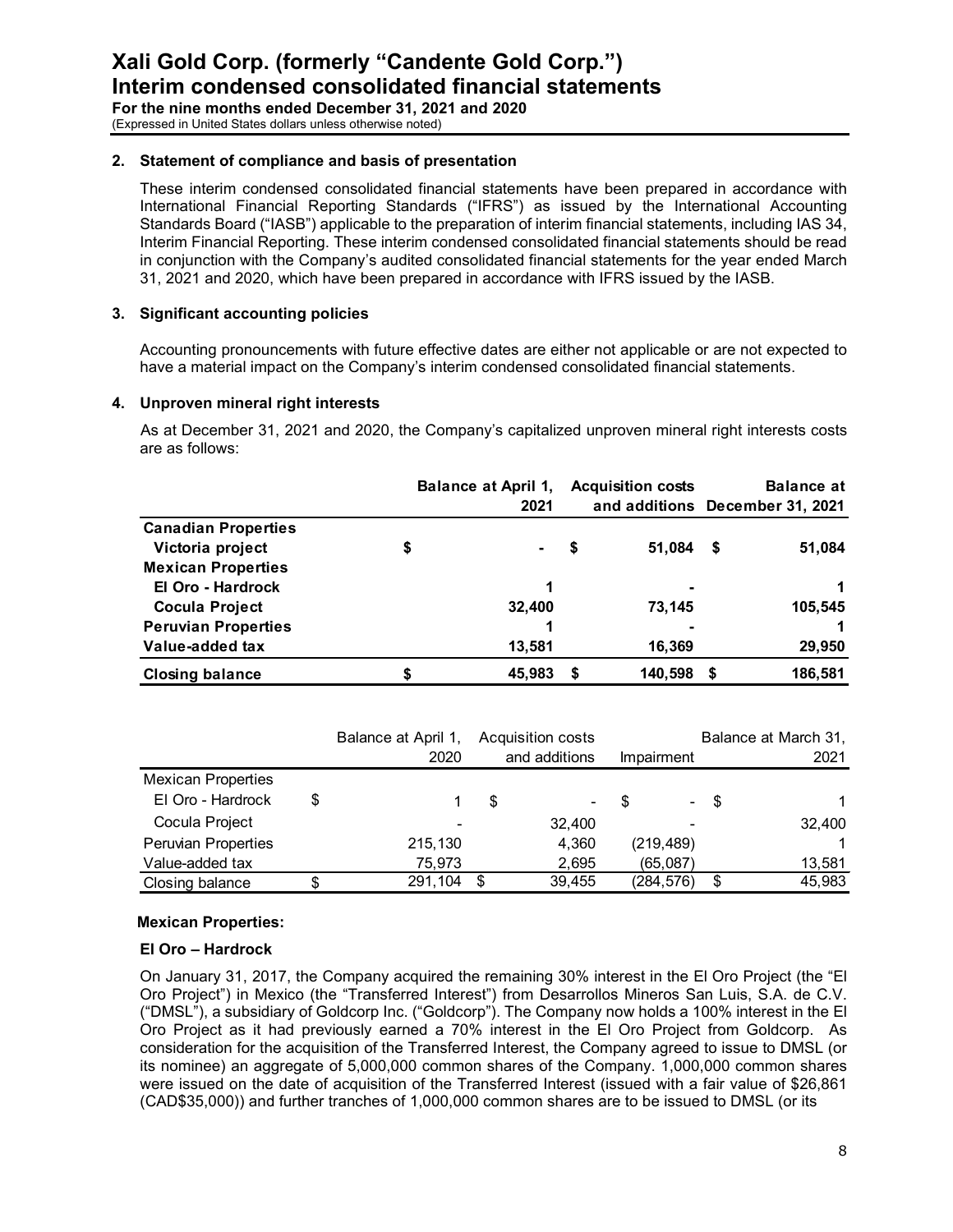**For the nine months ended December 31, 2021 and 2020** (Expressed in United States dollars unless otherwise noted)

# **4. Unproven mineral right interests** (continued)

nominee) on the four successive anniversary dates, with the Company having the right but not the obligation to issue any or all of such 4,000,000 common shares in advance of such anniversary dates in its sole discretion. The 4,000,000 common shares were fair valued at \$107,444 (CAD\$140,000) and were recorded as an obligation to issue shares as at March 31, 2017. During the year ended March 31, 2020, 2,000,000 of the 4,000,000 common shares were issued and the obligation to issue shares was reduced to \$53,722. During the year ended March 31, 2021, 1,000,000 common shares were issued and the obligation to issue shares was reduced to \$26,861. On August 3, 2021, the Company issued the remaining 1,000,000 shares.

The property consists of twenty-six claims and is subject to two 3% net smelter return ("NSR") royalty agreements. One agreement is on twenty of the twenty-six claims and the other is on twelve of the twenty-six claims.

For the year ended March 31, 2017, bi-annual land holding payments were made by Goldcorp. When the Company acquired the remaining 30% of the El Oro property in January 2017, these payments became the responsibility of the Company, and, as at December 31, 2021, \$1,402,337 (March 31, 2021 - \$1,255,427) has been accrued as a liability to the Mexican government for land holding costs.

# **El Oro Mine Tailings**

During the year ended March 31, 2014, the Company signed an agreement with the Municipality of El Oro ("Municipality") that provides the Company with the access and processing rights to tailings deposits. Upon signing the agreement, \$25,000 was due and paid with monthly contributions of \$3,000 for community projects. The Municipality cancelled the obligation to pay \$3,000 per month in April 2015, when their tourist activities in the San Juan tunnel started interfering with normal usage of the tunnel by the Company. Under the terms of the agreement, the Company will pay an 8% net profits interest ("NPI") royalty to the Municipality on any products produced from the tailings properties. The Company is entitled to retain the first \$1,500,000 of the 8% NPI payable to the Municipality.

On March 8, 2016, the Company entered into an agreement with Sun River Gold Corp. ("SRG") to grant SRG the right and option to earn a 51% interest in the Company's tailings project in El Oro Mexico. On November 9, 2018, the 2016 Agreement was superseded by a new Letter of Intent ("LOI") granting SRG the right and option to further test and, if proven economic, develop and operate the Company's tailings project in El Oro Mexico, through an indirect ownership of the Company's Mexican subsidiary, Minera CCM EL Oro Jales, S.A. de C.V. ("CCM El Oro Jales"), according to the agreement CCM EL Oro Jales executed with the Municipality of El Oro.

The LOI was superseded by a definitive agreement signed in November 2018. In order to exercise the option, SRG is required to make staged payments totaling US\$300,000 (paid), over a period of fifteen months, commencing upon the date of signing of the LOI; bring the mine tailings properties into commercial production within 36 months of the effective date of the option agreement; and grant to the Company a 10% of NPI royalty on production from the properties. The definitive agreement also allows SRG to reduce the NPI payable to the Company from 10% to 5% by paying an additional US\$200,000 in increments of \$50,000 at the end of each quarter, commencing 18 months from the date of the LOI.

During the year ended March 31, 2021, the Company received the final payments of \$110,325 of which \$5,325 was applied directly against certain general and administrative fees from Sun River required to reduce the NPI to 5%. Upon making the totality of the staged payments and, if commercial production has been achieved by October 31, 2021, Sun River will indirectly acquire a 100% interest in the subsidiary Minera CCM El Oro Jales.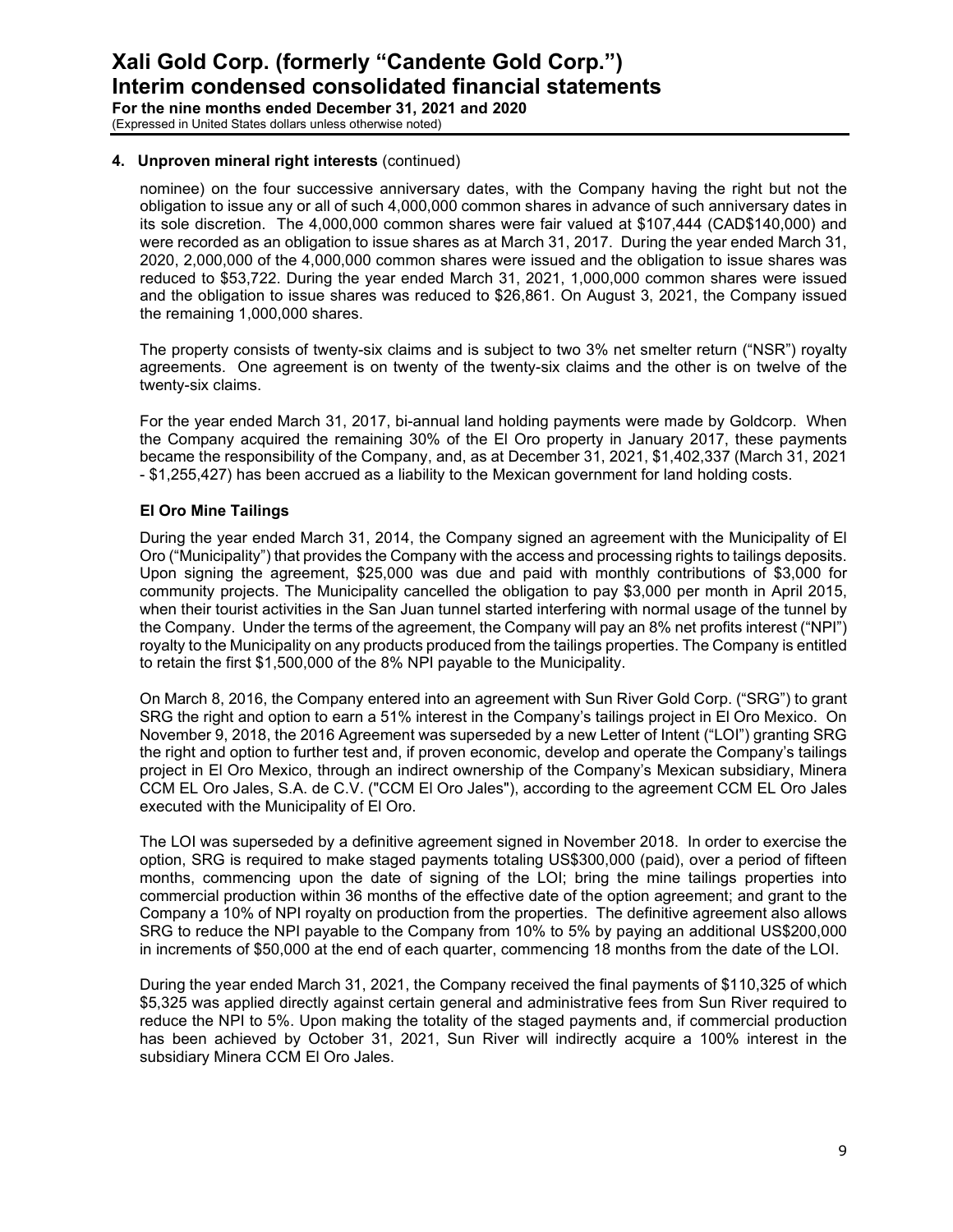# **4. Unproven mineral right interests** (continued)

### **Cocula property**

On November 25, 2020 the Company entered into an Definitive Agreement ("DA") with concession holders for the right to explore certain concessions, referred to as the Cocula Gold Project ("Cocula Project"), in Jalisco State, Mexico. Under the terms of the agreement, the Company will have three years to bring the project to commercial production and must make the following payments in cash:

- 1. \$10,000 upon signing of the Letter of Intent (Signed September 4, 2020) (paid);
- 2. \$20,000 upon signing of a "DA" and completion of due diligence within 60 days (paid);
- 3. A payment of \$20,000 on the execution date (paid);
- 4. A payment of \$20,000 six months following the execution date (paid);
- 5. A payment of \$25,000 twelve months following the execution date; (an addendum was signed on November 29, 2021 that allow the Company to pay the \$25,000 in monthly installments, as of December 31, 2021 \$10,000 have been paid).
- 6. A payment of \$30,000 eighteen months following the execution date;
- 7. A payment of \$35,000 twenty-four months following the execution date;
- 8. A payment of \$45,000 thirty months following the execution date; and
- 9. A payment of \$55,000 thirty-six months following the execution date.
- 10. Upon commencement of production, the owner of the Property will receive a minimum consideration of \$25,000 per quarter deductible from mining profits for each quarter.

It will be Xali Gold's responsibility to put the Property into production and the Lopez Family will retain 25% of the profits derived from mining, processing, and product sales. The Company is also obligated to pay 5% of profits to Mingeo International as a finder's fee such that the Company will have the rights to retain 70% of all profits. Mingeo is a non-arm's length party.

Should the Company be unable to reach commercial production within three years of the execution date, it has the right to extend the term for an additional two years in the event it is demonstrated by one or more mining experts paid by the Company that such extension is needed for the commencement of the commercial production.

# **Victoria property**

On July 12, 2021, the Company entered into an option agreement (the "Victoria agreement") to acquire 100% interest in the Victoria property located in Newfoundland and Labrador. The Property comprises 79 claims.

To acquire 100% interest in the Victoria property, the Company must complete the following:

- Issuing a total of 3.5 million shares over 3 years;
- Making payments of a total of CAD \$100,000 over 3 years; and
- Funding exploration activities of CAD \$650,000 over 3 years. (Expenses as of December 31, 2021 total CAD\$29,280).

This Victoria agreement is subject to a 2.0% NSR. The Company has the right to buyback 1% of the NSR for CAD \$1,000,000 at any time. In addition, the Company will issue 175,000 shares (5% finders fees) over 3 years.

On August 16, 2021, 500,000 common shares were issued regarding first payment of Victoria Property acquisition and 25,000 common shares regarding 5% finders fees.

During September 2021, the Company paid CAD\$25,000 to the Optionors.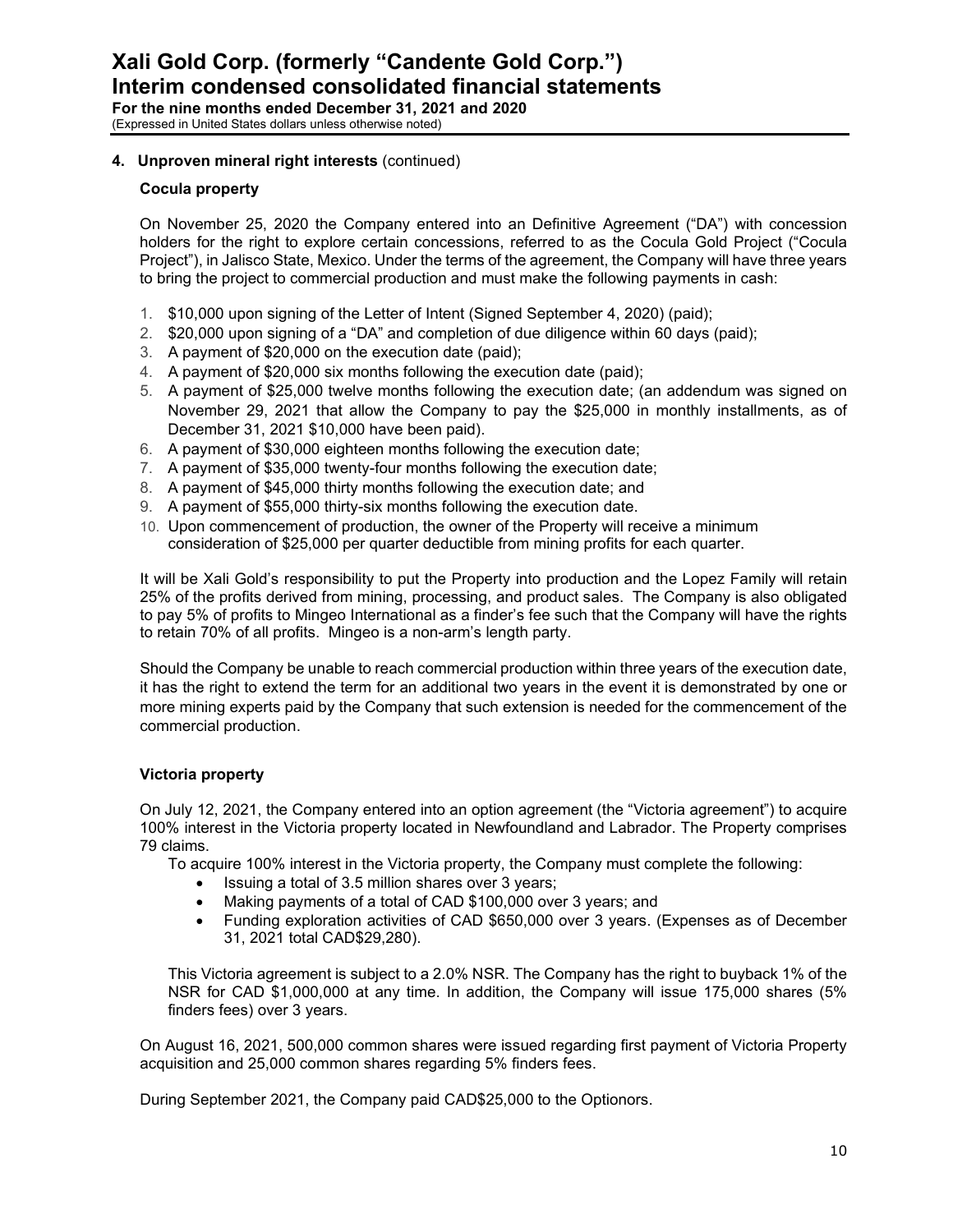#### **4. Unproven mineral right interests** (continued)

#### **Peruvian properties:**

As at December 31, 2021, the Company has maintained in good standing a portion of the Tres Marias and Las Brujas properties. There is a legal mortgage over the mining concession associated with the Tres Marias property of \$50,000 and a 1.5% NSR royalty on the sale of mineral products extracted from the concession, both in favour of a third party. During the year ended March 31, 2021, the Company recorded an impairment loss of \$284,576, as the Company has no immediate plans to pursue the property; however, the Company will maintain the title to the property and will continue to seek opportunities.

#### **5. Equipment**

#### **Mill**

On September 23, 2020, the Company closed on a definitive agreement with Magellan Acquisition Corp. ("Magellan") that gives the Company through its wholly owned subsidiary Minera Xali Oro S.A. de C.V. in Mexico the right to earn up to a 100% interest in an ore mill processing plant located in San Dieguito de Arriba, Mexico (the "SDA Plant") and take over an option agreement on the El Dorado property. Under the terms of the agreement the Company is required to make the following payments in cash and common shares:

- i) A payment of \$5,000 upon signing (paid);
- ii) 5,000,000 common shares upon the completion of due diligence and the signing of a definitive agreement to earn a 10% interest (issued);
- iii) Common shares with a value of \$100,000 on or before March 23, 2021 to earn a 20% interest (1,428,571 shares issued on July 5, 2021);
- iv) Common shares with a value of \$150,000 on or before September 23, 2021 to earn a 30% interest; (2,467,363 shares issued on December 21, 2021);
- v) Common shares with a value of \$275,000 on or before March 23, 2022 to earn a 50% interest;
- vi) Common shares with a value of \$400,000 on or before September 23, 2022 to earn a 70% interest and
- vii) Common shares with a value of \$500,000 on or before March 23, 2023 to earn a 100% interest.

The total number of shares to be issued for the 100% interest will not exceed 33,500,000 common shares. As of December 31, 2021, the Company has acquired 30% interest by complying with (i), (ii), (iii), and (iv) noted above.

The Company can, at its discretion, elect to terminate this agreement either by serving a notice of termination in writing or by failure to complying with options (ii) through (vii) noted above within the prescribed time for each option. On such a termination event, the Company shall pay a penalty of US\$5 per tonne of ore processed for a period 24 months. This rate will be reduced in proportion to the Company's ownership interests prior to such termination.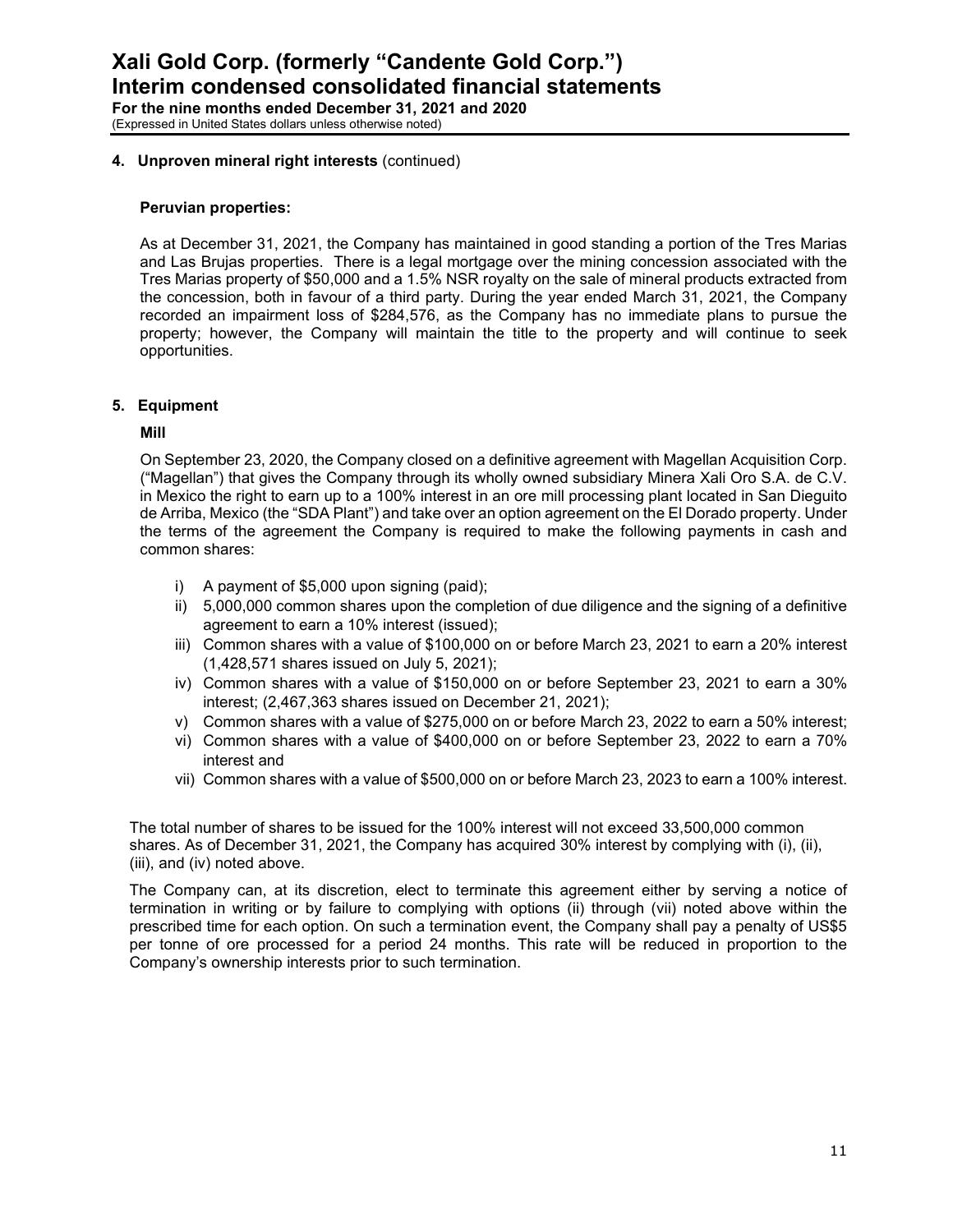### **5. Equipment** (continued)

**Mill**

A continuity schedule of the Company's equipment is as follows:

|                                                                                                                          | <b>Equipment</b> |     | <b>SDA Plant</b> |     | Total    |
|--------------------------------------------------------------------------------------------------------------------------|------------------|-----|------------------|-----|----------|
| Cost                                                                                                                     |                  |     |                  |     |          |
| As at March 31, 2020                                                                                                     | \$<br>5,745      | \$  | ٠                | \$  | 5,745    |
| Additions                                                                                                                |                  |     | 198,675          |     | 198,675  |
| As at March 31, 2021                                                                                                     | 5,745            |     | 198,675          |     | 204,420  |
| Additions                                                                                                                |                  |     | 231,020          |     | 231,020  |
| As at December 31, 2021                                                                                                  | \$<br>5,745      | \$  | 429,695          | \$  | 435,440  |
|                                                                                                                          |                  |     |                  |     |          |
| <b>Accumulated depreciation</b>                                                                                          |                  |     |                  |     |          |
| As at March 31, 2020                                                                                                     | \$<br>(4,641)    | -\$ |                  | -\$ | (4, 641) |
| Additions                                                                                                                | (326)            |     |                  |     | (326)    |
| As at March 31, 2021                                                                                                     | (4,967)          |     |                  |     | (4, 967) |
| Additions                                                                                                                | (274)            |     |                  |     | (274)    |
| Disposals                                                                                                                |                  |     |                  |     |          |
| As at December 31, 2021                                                                                                  | \$<br>(5, 241)   | \$  | ۰.               | \$  | (5, 241) |
| Net book value                                                                                                           |                  |     |                  |     |          |
| As at March 31, 2021                                                                                                     | \$<br>778        | \$  | 198,675          | \$  | 199,453  |
| As at December 31, 2021                                                                                                  | \$<br>504        | S   | 429,695          | \$  | 430,199  |
| The SDA Plant requires certain restorations to be commissioned, accordingly, no depreciation was recorded as of December |                  |     |                  |     |          |

31, 2021 since it is not yet available for its intended use.

On May 20, 2021, the Company announced it has signed a new Exploration and Production Agreement ("EPA") with Ingenieros Mineros, S.A. de C.V. ("IMSA") on the El Dorado Property, located in Nayarit State, Mexico. The EPA gives the Company the right to explore and produce gold, silver, and other metals for the life of the mine.

Under the EPA, the Company has the obligation to pay IMSA the following:

- \$30,000 per year until the commencement of commercial production, up to a maximum of 5 years;
- A minimum of \$60,000 per year after 5 years or upon commencement of production;
- During commercial production, a NSR of:
	- o 3.5% until payments reach an aggregate amount of \$350,000; of which \$200,000 is payable in cash and \$150,000 in the Company's common shares (using a 30 day volume weighted average share price).
	- $\circ$  3.0% to an aggregate of \$600,000.
	- $\circ$  2.5% to an aggregate of \$850,000.
	- o 1.0% through the life of mine.

All annual payments are to be credited towards the NSR payments.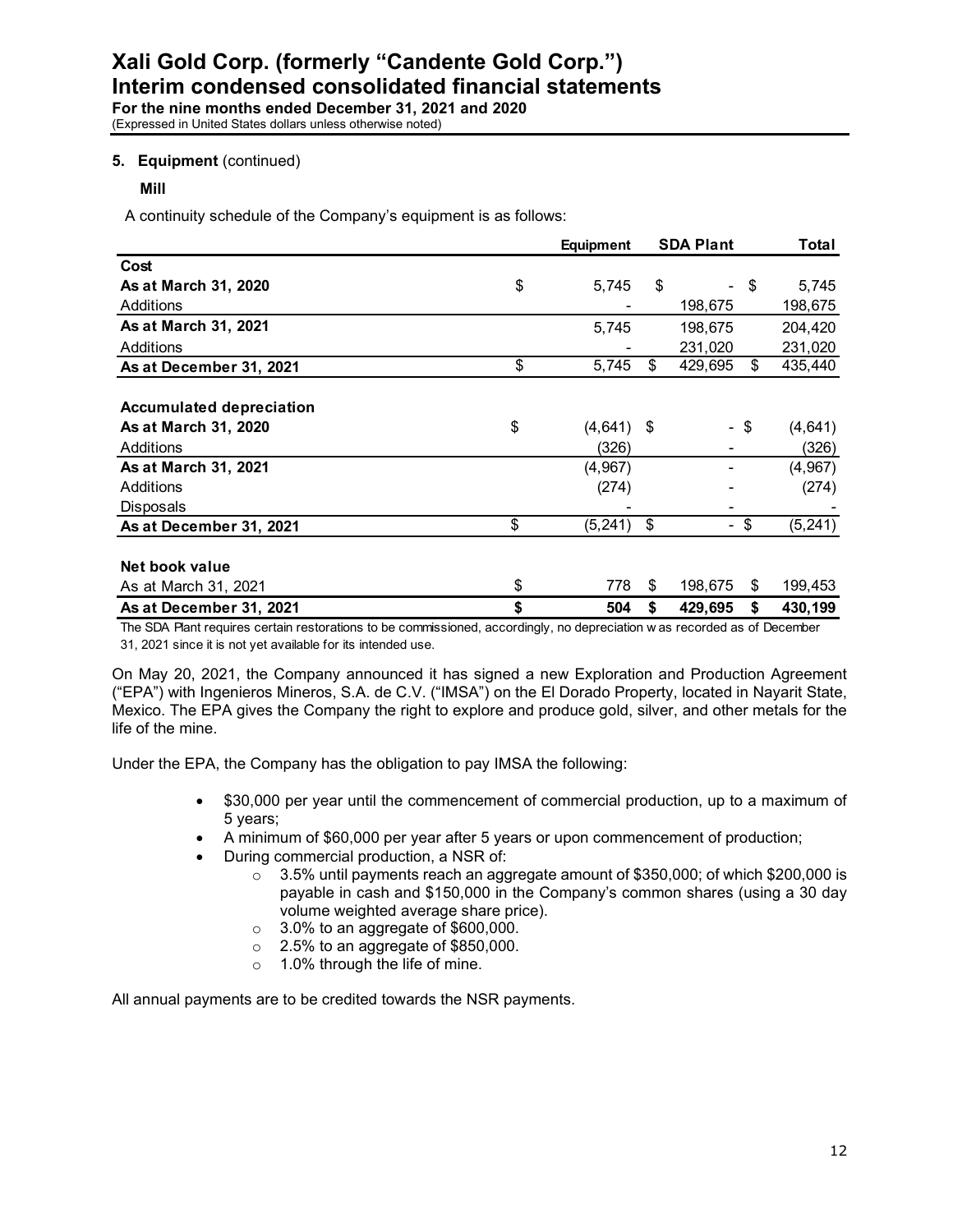### **6. Accounts payable and accrued liabilities**

|                                                     |    | December 31, 2021 | March 31, 2021 |
|-----------------------------------------------------|----|-------------------|----------------|
| Trade payables                                      | \$ | 290,827 \$        | 184,807        |
| Due to Directors and officers (note 8)              |    | 402,537           | 341,561        |
| Due to Candente Copper (note 8)                     |    | 618,053           | 608,305        |
| Accrued liabilities - Mining fees - El Oro (note 4) |    | 1,402,377         | 1,255,427      |
| Accued liabilities - other                          |    | 9,305             | 49,051         |
|                                                     | S  | 2,723,099         | 2,439,151      |

#### **7. Capital and equity reserve**

#### **a. Shares authorized**

The Company has an unlimited number of common shares with no par value.

#### **b. Shares issued**

At December 31, 2021, the Company had 131,676,190 common shares issued and outstanding.

During the period ended December 31, 2021, the following common shares were issued:

- (1) 1,525,000 common shares were issued with value of \$58,187 in accordance with the agreement for earn in in El Oro and Victoria projects (Note 4).
- (2) 3,895,934 common shares were issued with value of \$231,020 in accordance with the agreement with Magellan to earn in on the SDA plant), (Note 5).
- (3) 7,048,333 in a Non-brokered private placement for proceeds of CAD\$422,900. The net proceeds of the Private Placement will be used to further our permitting and targeting for drilling programs on our gold-silver projects, working capital and general corporate purposes.

#### **c. Share options**

The Company has an incentive share option plan (the "Plan"). Under the Plan a total of 10% of the Company's outstanding common shares are reserved for the issuance of shares at discretion of the Board of Directors. Terms of each option award is fixed by the Board of Directors at time of grant. Share option awards have a maximum term of ten years.

Stock option transactions for the period ended December 31, 2021 were as follows:

|                                              | Number of<br><b>Options</b> | <b>Weighted Average</b><br><b>Exercise Price</b><br>(CAD\$) |
|----------------------------------------------|-----------------------------|-------------------------------------------------------------|
| Options outstanding March 31, 2021           | 10,700,000                  | 0.05                                                        |
| Options granted                              | 200,000                     | 0.05                                                        |
| <b>Options outstanding December 31, 2021</b> | 10,900,000                  | 0.05                                                        |

During the period ended December 31, 2021, the Company granted 200,000 stock options to a consultant. The options are exercisable at \$0.05 per common share for a period of five years from the date of issue.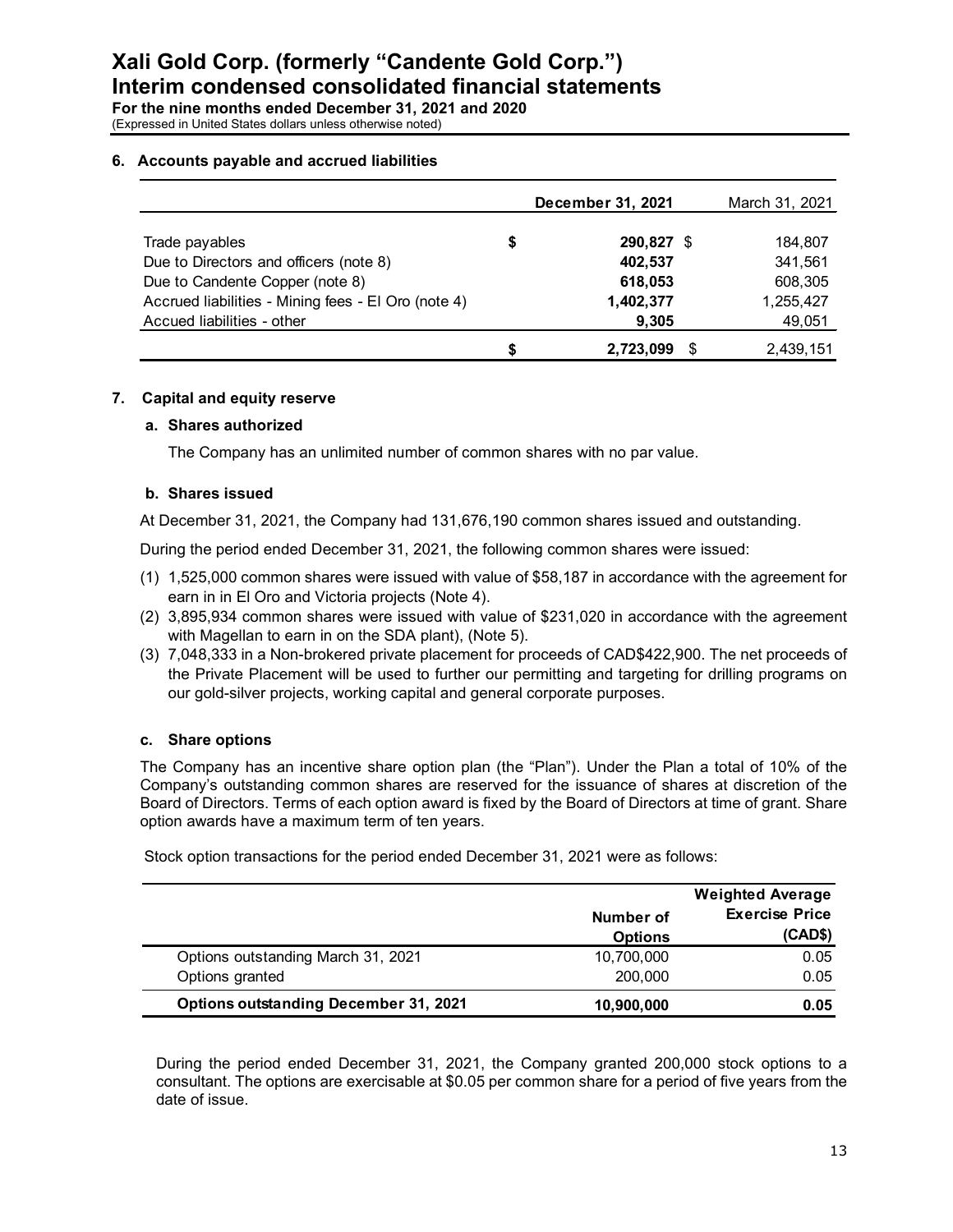#### **7. Capital and equity reserve** (continued)

**c. Share options** (continued)

As at December 31, 2021, the following options were exercisable and outstanding:

|                   | Outstanding           |            | Exercisable              |                  |                    |
|-------------------|-----------------------|------------|--------------------------|------------------|--------------------|
|                   | <b>Exercise price</b> |            | Number of Exercise price | <b>Number of</b> |                    |
| <b>Grant date</b> | (CAD\$)               | options    | (CAD\$)                  | options          | <b>Expiry date</b> |
| 20-May-16         | 0.05                  | 5,000,000  | 0.05                     | 5,000,000        | 20-May-26          |
| 28-Feb-17         | 0.05                  | 300,000    | 0.05                     | 300,000          | 28-Feb-22          |
| 28-Feb-17         | 0.05                  | 250,000    | 0.05                     | 250,000          | 28-Feb-27          |
| 07-May-18         | 0.05                  | 1,450,000  | 0.05                     | 1,450,000        | 07-May-23          |
| 01-Oct-18         | 0.05                  | 250,000    | 0.05                     | 250,000          | 01-Oct-23          |
| 29-Jul-19         | 0.05                  | 250,000    | 0.05                     | 250,000          | 29-Jul-24          |
| 18-Jan-21         | 0.05                  | 3,200,000  | 0.05                     | 1,600,000        | 18-Jan-26          |
| 01-Apr-21         | 0.05                  | 200,000    | 0.05                     | 100,000          | 01-Apr-26          |
|                   | 0.05                  | 10.900.000 | 0.05                     | 9,200,000        |                    |

The Company used the Black-Scholes Option Pricing model under the following weighted average assumptions and recorded total share-based payments expense for the period ended December 31, 2021 of CAD\$8,654 for the vested portion of options granted. The total fair value of options granted was CAD\$9,238 or \$0.046 per option.

|                          | <b>Nine months ended</b> Nine months ended |  |
|--------------------------|--------------------------------------------|--|
|                          | December 31, 2021 December 31, 2020        |  |
| Dividend yield           | Nil                                        |  |
| Risk-free interest rate  | 0.93%                                      |  |
| Expected life of options | 5 years                                    |  |
| Annualized volatility    | 157.64%                                    |  |
| Forfeiture rate          | Nil                                        |  |

#### **d. Warrants**

At December 31, 2021, the Company had 3,524,167 outstanding warrants.

As part of the add date Non brokered private placement, the company issued 3,524,167 warrants. Each Warrant will be exercisable for one additional share of the Company's common stock (a "Warrant Share") for two years at a conversion price of CAD\$0.12.

#### **e. Reserves**

Other *reserve:* 

Other reserve records the reserve resulting from the acquisition of subsidiaries.

#### *Equity settled employee compensation and warrants reserve*

 Equity settled employee compensation and warrants reserve consists of share-based payments expense and other warrant payments. When stock options or warrants are exercised, the corresponding amount will be transferred from this reserve to share capital.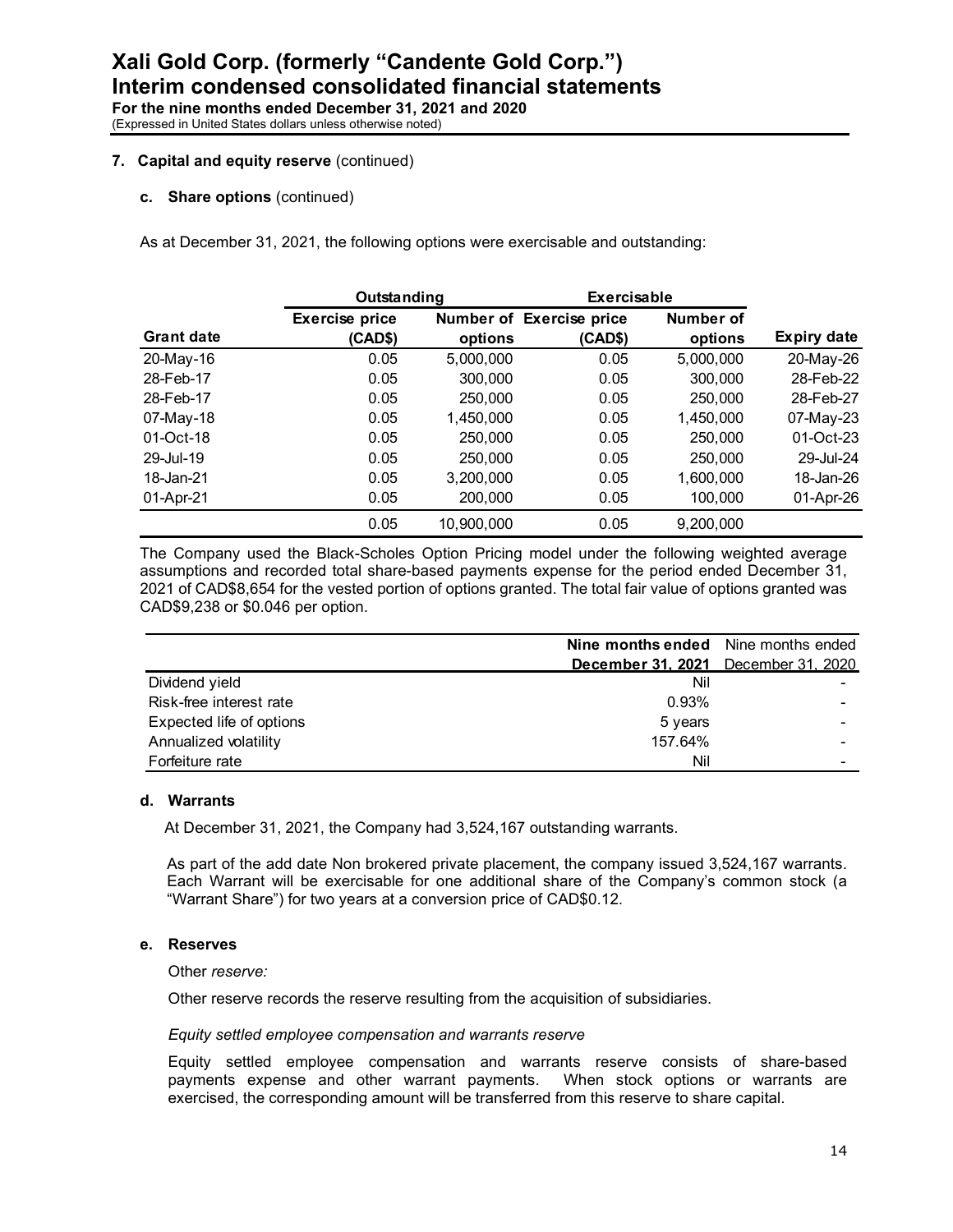#### **7. Capital and equity reserve** (continued)

#### **e. Reserves** (continued)

*Foreign currency reserve:*

Foreign currency reserve records unrealized exchange differences arising on translation of group companies that have a functional currency other than the Company's reporting currency.

## **f. Obligation to issue shares**

Obligation to issue shares consists of Nil (2020 – 2,000,000), on August 3, 2021, the Company issue the last tranche of 1,000,000 common shares that were due to be issued to DMSL for the acquisition of the Transferred Interest (Note 4).

#### **8. Related party disclosures**

The Company's related parties consist of companies owned by executive officers and directors. The following is a list of related parties that the Company enters into trading transactions with:

- Ridley Rocks Inc. Management fees;
- SW Project Management Project management and engineering fees;
- Candente Copper Corp. shared administrative expenses with a company related by directors and management in common;
- Lotz CPA Inc. Financial services, fees thereto; and
- Bullion Exploration Inc. (Matthew Melnyk) Director operations and Director.

#### **a. Related party transactions**

The Company incurred the following compensation with companies controlled by members of management and with directors.

|                      | Nine months ended December 31, |  |        |  |  |  |
|----------------------|--------------------------------|--|--------|--|--|--|
|                      | 2021                           |  | 2020   |  |  |  |
| Management fees      | $130,685$ \$                   |  | 71.742 |  |  |  |
| Share-based payments | 45,060                         |  | 881    |  |  |  |
|                      | 175,745 \$                     |  | 72,623 |  |  |  |

Share-based payments are the expensing of the fair value of options granted to directors and key management personnel during the period ended December 31, 2021 and 2020.

#### **b. Balance owing**

Amounts due to related parties are unsecured, non-interest bearing and due on demand. Accounts payable at December 31, 2021 includes \$402,537 (March 31, 2021 - \$341,561) owing to directors and officers and \$618,053 (March 31, 2021 - \$608,305) owing to Candente Copper Corp., a shareholder of the Company who also shares common directors and officers.

On May 26 and June 21, 2021, the Company signed loan agreements with Ridley Rocks Inc. (owned by the Company's CEO) for \$29,000 and CAD\$26,000, respectively (total). The loans are noninterest bearing and payable on demand. The loans were partially settled as part of the closing on November 10, 2021 of the first tranche of a Non Brokered Private placement. Balance as of December 31, 2021 is \$4,905.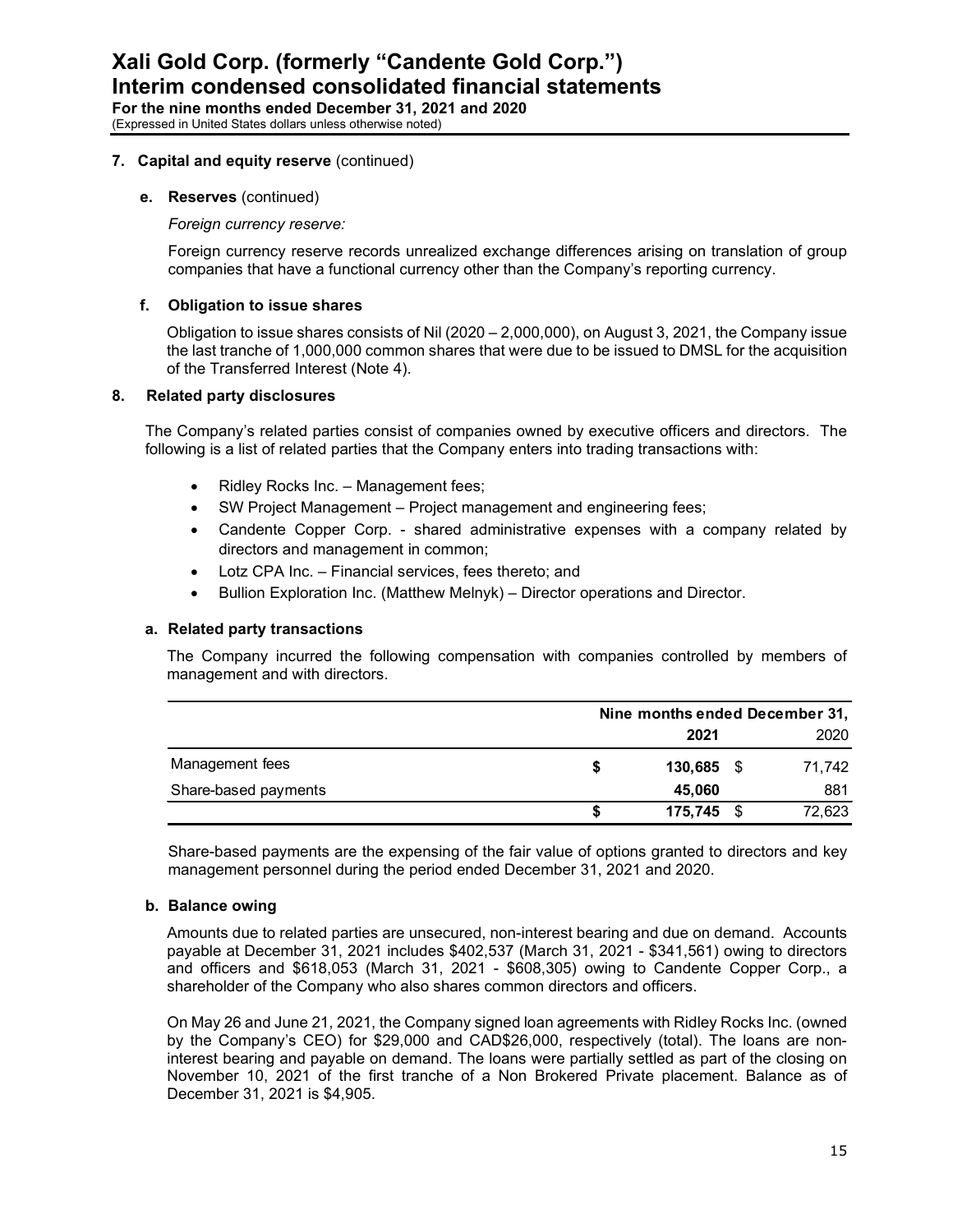#### **8. Related party disclosures** (continued)

#### **c. Management and consulting agreements**

On March 1, 2018, the Company entered into a management agreement with a company controlled by the CEO of the Company to provide management services for an indefinite term. Under the agreement, in the event of termination without cause, the Company will pay a one-time termination payment of \$200,000. In the event of a change of control, the individual will have the right at any time within 60 days to provide notice of termination and will receive a \$500,000 one-time payment.

The individual will also be entitled to the \$500,000 if they terminate the agreement or there is a termination without cause and a change of control occurs within one year of the effective date of such termination.

On September 28, 2018, the Company entered into a consulting agreement with a company controlled by the CFO of the Company to provide consulting services for an indefinite term. Under the agreement, in the event of termination without cause or the consultant terminating the agreement within 30 days after a change of control, the Company will pay a one-time termination payment of \$28,500.

#### **9. Segmented information**

The Company operates in one segment being the exploration of mineral properties. The Company operates in three geographical areas, being Peru, Mexico and Canada. Following is an analysis of the Company's non-current assets by geographical area:

|                                           |                                |               |    |                |      | December 31, 2021 |
|-------------------------------------------|--------------------------------|---------------|----|----------------|------|-------------------|
|                                           | Canada                         | <b>Mexico</b> |    | Peru           |      | <b>Total</b>      |
| Unproven mineral right interests (Note 4) | \$<br>51,084 \$                | 105,546       | \$ | $29,951$ \$    |      | 186,581           |
| <b>Equipment (Note 5)</b>                 |                                | 430,199       |    |                |      | 430,199           |
|                                           | \$<br>51,084 \$                | 535,745       | S  | 29,951         | - \$ | 616,780           |
|                                           |                                |               |    |                |      | March 31, 2021    |
|                                           | Canada                         | Mexico        |    | Peru           |      | Total             |
| Unproven mineral right interests (Note 4) | \$<br>$\blacksquare$           | \$<br>32,401  | \$ | 13,582         | -\$  | 45,983            |
| Equipment (Note 5)                        |                                | 199,453       |    | $\blacksquare$ | -\$  | 199,453           |
|                                           | \$<br>$\overline{\phantom{0}}$ | \$<br>231.854 | \$ | 13.582         | \$   | 245.436           |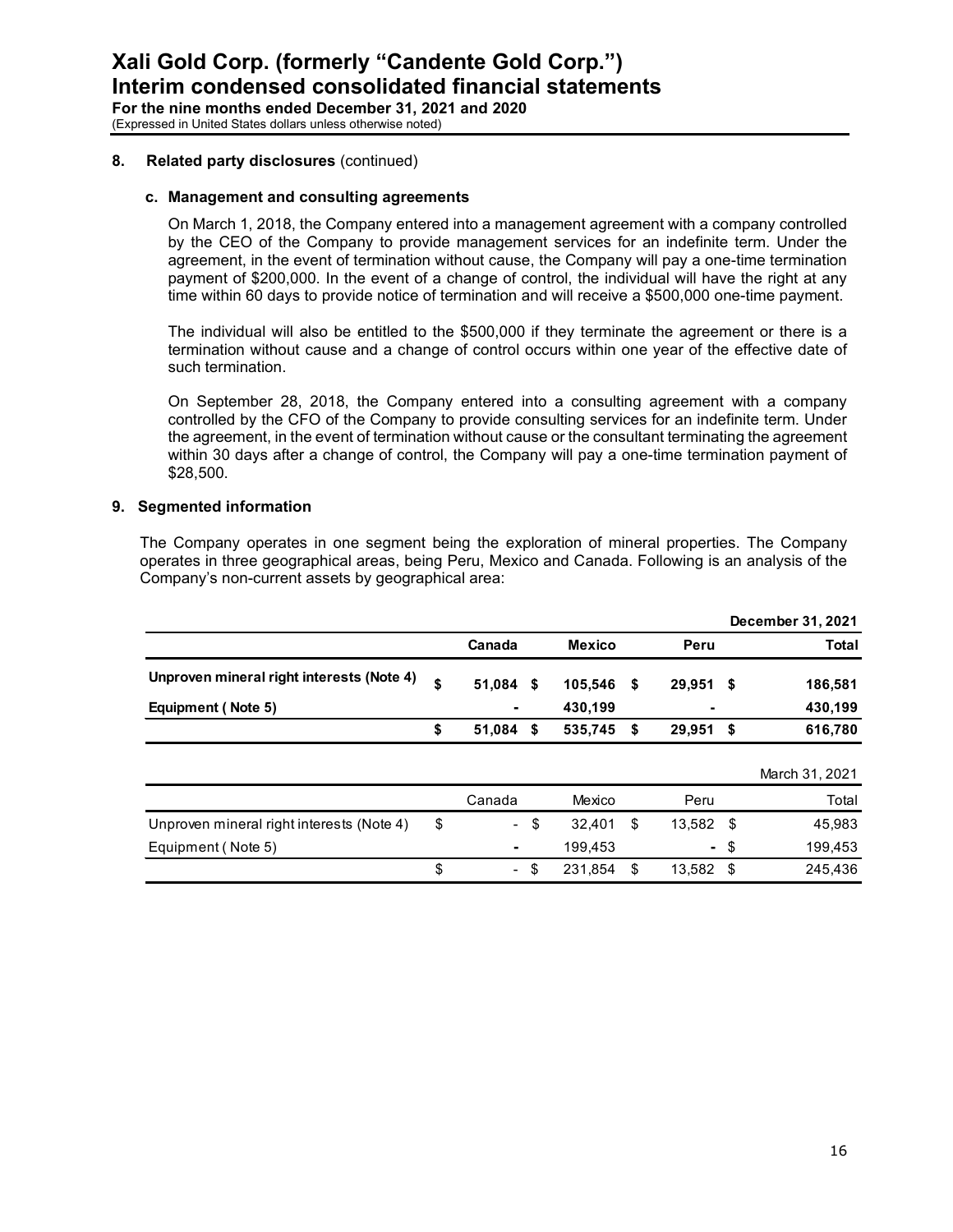**Xali Gold Corp. (formerly "Candente Gold Corp.") Interim condensed consolidated financial statements**

**For the nine months ended December 31, 2021 and 2020** (Expressed in United States dollars unless otherwise noted)

#### **10. Expenses**

|                                               | For MD&A                           |   | <b>For MD&amp;A</b> |    |                                   |    |         |
|-----------------------------------------------|------------------------------------|---|---------------------|----|-----------------------------------|----|---------|
|                                               | Three months ended<br>December 31, |   |                     |    | Nine months ended<br>December 31, |    |         |
|                                               | 2021                               |   | 2020                |    | 2021                              |    | 2020    |
| <b>GENERAL AND ADMINISTRATIVE</b>             |                                    |   |                     |    |                                   |    |         |
| Audit and tax advisory fees                   | \$<br>$18,350$ \$                  |   | 11,420 \$           |    | 64,955                            | \$ | 31,175  |
| Bank charges and interest                     | 37                                 |   | 32                  |    | 123                               |    | 92      |
| Depreciation                                  | 273                                |   | 58                  |    | 273                               |    | 327     |
| Legal                                         | 12,614                             |   | 11,398              |    | 35,585                            |    | 13,742  |
| Management fees, office salaries and benefits |                                    |   |                     |    |                                   |    |         |
| (Note 8)                                      | 59,496                             |   | 30,384              |    | 119,244                           |    | 95,690  |
| Office, rent and miscellaneous                | 4,178                              |   | 8,825               |    | 19,653                            |    | 21,639  |
| Regulatory and filing fees                    | 11,711                             |   | 14,600              |    | 23,828                            |    | 23,766  |
| Share-based payments (Notes 7,8)              | 16,327                             |   | 187                 |    | 73,901                            |    | 881     |
| Shareholder communications                    | 12,851                             |   | 755                 |    | 22,839                            |    | 1,650   |
| Interest and other income                     | 427                                |   |                     |    | 483                               |    |         |
| Total general and administrative expenses     | \$<br>136,264                      | S | 77,659              | æ. | 360,884                           | S  | 188,962 |

|                                   | Three months ended December |  |        |    | Nine months ended |      |              |  |  |
|-----------------------------------|-----------------------------|--|--------|----|-------------------|------|--------------|--|--|
|                                   |                             |  | 31.    |    |                   |      | December 31, |  |  |
|                                   | 2021                        |  | 2020   |    | 2021              |      | 2020         |  |  |
| <b>EXPLORATION</b>                |                             |  |        |    |                   |      |              |  |  |
| Field support including project   |                             |  |        |    |                   |      |              |  |  |
| administration                    | \$<br>13.066                |  | 26.163 | -S | 45.715            | - \$ | 39,373       |  |  |
| Mining fees - El Oro              | 57,984                      |  | 56.633 |    | 171,017           |      | 165,918      |  |  |
| Option payments received          | (8,000)                     |  |        |    | (8,000)           |      | (105,000)    |  |  |
| <b>Total exploration expenses</b> | 63,050                      |  | 82.796 | S  | 208,732           | -\$  | 100,291      |  |  |

#### **11. Financial risk and capital management**

The Company is exposed to certain financial risks in the normal course of its operations:

#### **a. Liquidity risk**

Liquidity risk is the risk that the Company will not be able to meet its obligations associated with its financial liabilities. The liquidity position of the Company is managed to ensure sufficient liquid funds are available to meet financial commitments in a timely and cost-efficient manner.

The Company's management continually reviews the liquidity position including cash flow forecasts to determine the forecast liquidity position and maintain appropriate liquidity levels. The Company plans to make payments of trade payables and commitments from its current working capital and future sources of equity financing. Liquidity risk is considered to be high.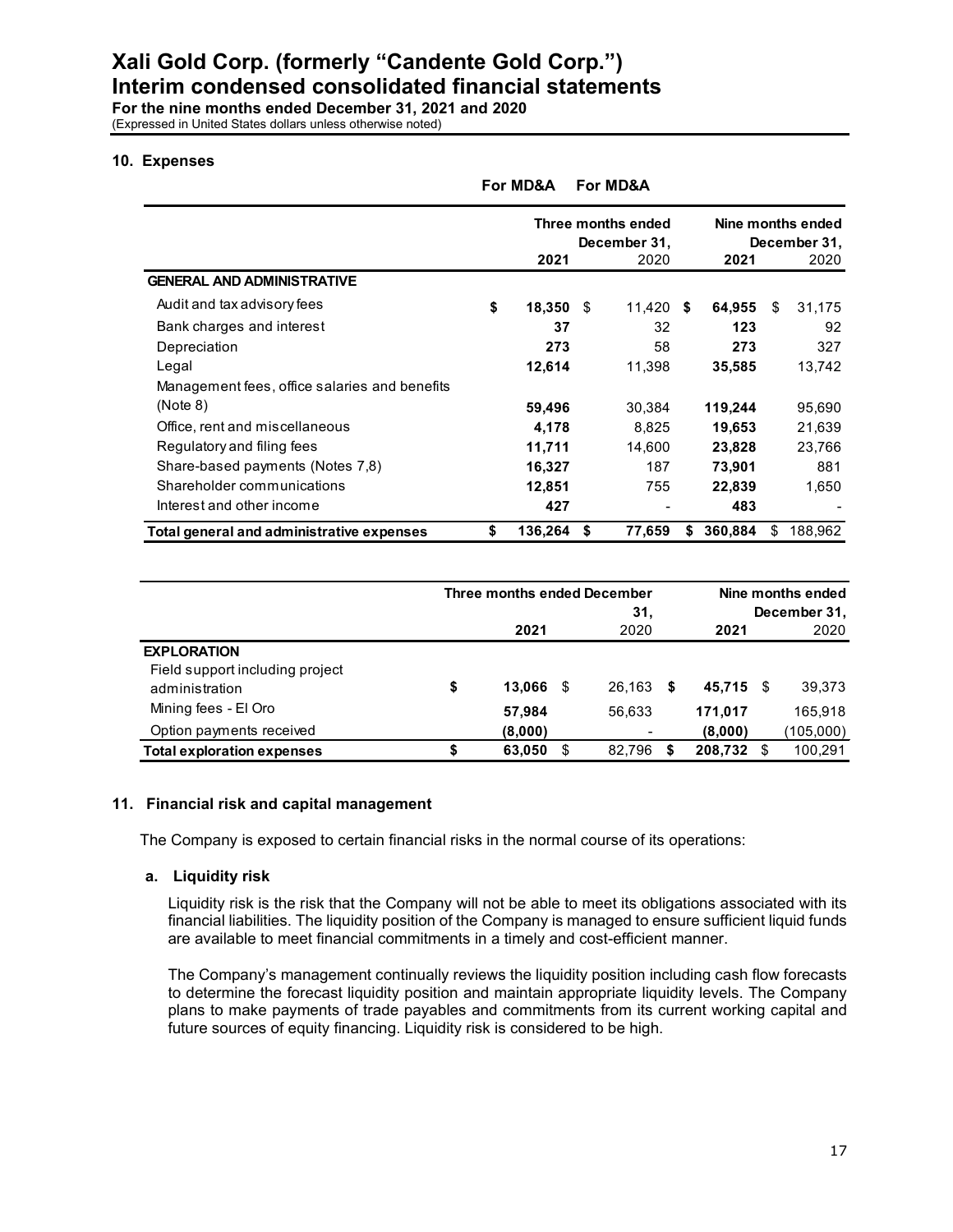#### **11. Financial risk and capital management** (continued)

#### **b. Currency risk**

Currency risk is the risk that arises on financial instruments that are denominated in a currency, i.e., in a currency other than the functional currency in which they are measured.

The Company operates internationally and is exposed to risks from foreign currency rates. The functional currency of the Company's subsidiaries is the United States and Canadian dollars and some of the subsidiaries' transactions are denominated in Mexican Pesos and Nuevo Soles. The Company does not enter into any foreign exchange contracts to mitigate this risk. The Company and its subsidiaries do not have significant transactions or hold significant cash denominated currencies other than their functional currencies. The balance owing for mining fees at December 31, 2021 is \$1,402,377 (Note 4 & 6). Therefore, a 10% change in the value of the Mexican Peso versus the US dollar would change the Company's net loss by approximately \$140,237.

#### **c. Credit risk**

Credit risk is the risk that the counterparty to a financial instrument will cause a financial loss for the Company by failing to discharge its obligations. Credit risk arises from cash and receivables. Cash are deposited in highly rated corporations and the credit risk associated with these deposits is low.

#### **d. Fair value hierarchy**

The consolidated statements of financial position carrying amounts for receivables and accounts payable, approximate fair value due to their short-term nature.

The following provides a description of financial instruments that are measured subsequent to initial recognition at fair value, grouped into Levels 1 to 3 based on the degree to which the fair value is observable:

- Level 1 fair value measurements are those derived from quoted prices (unadjusted) in active markets for identical assets or liabilities;
- Level 2 fair value measurements are those derived from inputs other than quoted prices included within Level 1 that are observable for the asset or liability, either directly (i.e., as prices) or indirectly (i.e., derived from prices); and
- Level 3 fair value measurements are those derived from valuation techniques that include inputs for the asset or liability that are not based on observable market data (unobservable inputs).

Cash is measured as Level 1. There were no transfers between levels during the period.

#### **e. Capital management**

The Company's capital structure is comprised of the components of shareholders' deficiency. The Company's objectives when managing its capital structure is to, maintain financial flexibility to preserve the Company's access to capital markets and its ability to meet its financial obligations.

The Company's corporate office is responsible for capital management. This involves the use of corporate forecasting models, which facilitate analysis of the Company's financial position including cash flow forecasts to determine the future capital management requirements.

In preparing its budgets and corporate forecasting models, the Company considers operating commitments imposed by its subsidiaries and the stability of the global capital markets.

Capital management is undertaken to ensure a secure, cost-effective supply of funds to ensure the Company's operating and capital expenditure requirements are met.

There were no changes in the Company's approach to capital management during the period and the Company is not subject to any restrictions on its capital.